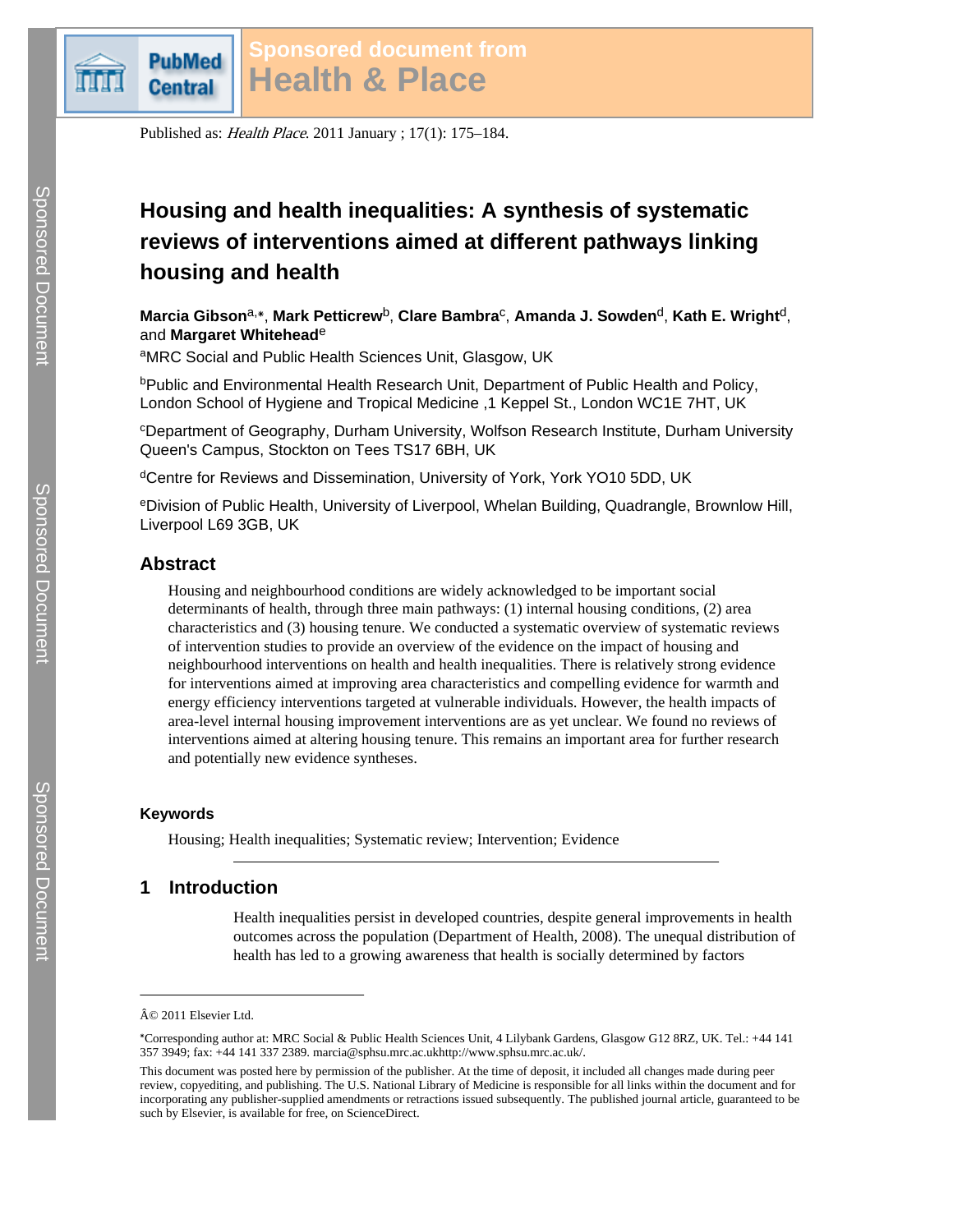originating in different levels of society, ranging from the individual to the structural, as represented by models such as Dahlgren and Whitehead's well-known 'rainbow' model (Dahlgren and Whitehead, 2007). At the individual level, biological and behavioural factors influence health, and are amenable to healthcare or behavioural interventions—these are known as 'downstream' interventions because they are located closest to the apparent source of health problems. At the other end of the spectrum, structural factors such as employment conditions and education also influence health, and because they are unevenly distributed, play a role in the creation and maintenance of health inequalities. Interventions aimed at these 'upstream determinants' are therefore required to tackle health inequalities (Acheson, 1998; Graham, 2004). Housing and neighbourhood conditions are such an upstream determinant. Thus, attempts to improve housing and neighbourhood conditions are seen as upstream interventions with the potential to tackle health inequalities, the importance of which was recently highlighted by the WHO report of the Commission for Social Determinants of Health (2008).

Factors linked to housing and neighbourhood conditions that influence health can be grouped into three broad categories, or pathways (Acevedo-Garcia et al., 2004): area characteristics, internal housing conditions and housing tenure, all of which have been shown to have independent effects on health (Shaw, 2004). Within each of these pathways, there are numerous specific mechanisms, which may influence health. Area characteristics may impact on health in many ways. Deprived areas may experience higher levels of crime and social disorder, making it more stressful and dangerous to live in them. Access to amenities may be worse than in more affluent areas, and there may be fewer jobs available. Cultures influencing health behaviours and employment may differ, and both residents and outsiders may perceive neighbourhoods negatively (Kling et al., 2007). Many aspects of internal housing conditions have the potential to influence health. In particular, cold and damp conditions may cause or exacerbate respiratory health conditions. Poisoning may be caused by lead piping, lead paint or carbon monoxide, and injuries may be caused by accidents related to high-rise housing or lack of safety equipment, particularly among children and the elderly. Lack of smoke alarms, fire extinguishers and sprinklers may exacerbate the risk of injury from fire (Shaw, 2004). There is some evidence that housing design and street layout can impact on psychosocial outcomes (Gibson et al., in press). Housing tenure may have psychosocial impacts on health; owning one's one home may confer greater feelings of security or prestige than social or private renting, and is often used as an indicator of greater long-term command over resources. Conversely, the burden of debt involved may lead to anxiety and worry. Renting a home may be seen as socially inferior in some national or historical contexts but not in others (Macintyre et al., 2003). It is difficult to disentangle the impacts of these pathways; for instance, it would appear that much of the relationship between housing tenure and health is explained by the worse internal housing conditions and greater level of area problems associated with social housing (Macintyre et al., 2003). There is therefore a need to identify and collate the evidence on interventions, which aim to improve health by addressing each of these multi-factorial pathways linking housing to health: (1) area characteristics, (2) internal housing conditions and (3) housing tenure.

The use of systematic reviews to locate, appraise and synthesise evidence in fields such as housing and public health has become increasingly common, as the growing number of studies on given topics necessitate a thorough overview to make these studies accessible and to contextualise conflicting findings. However, the recent proliferation of systematic reviews has been such that it has now become difficult to keep pace with their output (Petticrew et al., 2008). Thus, so-called meta- or 'umbrella' reviews have emerged as a means of identifying, appraising and synthesising the evidence contained in systematic reviews and of making findings accessible to policy-makers and practitioners (Bialy et al., 2006; Egan et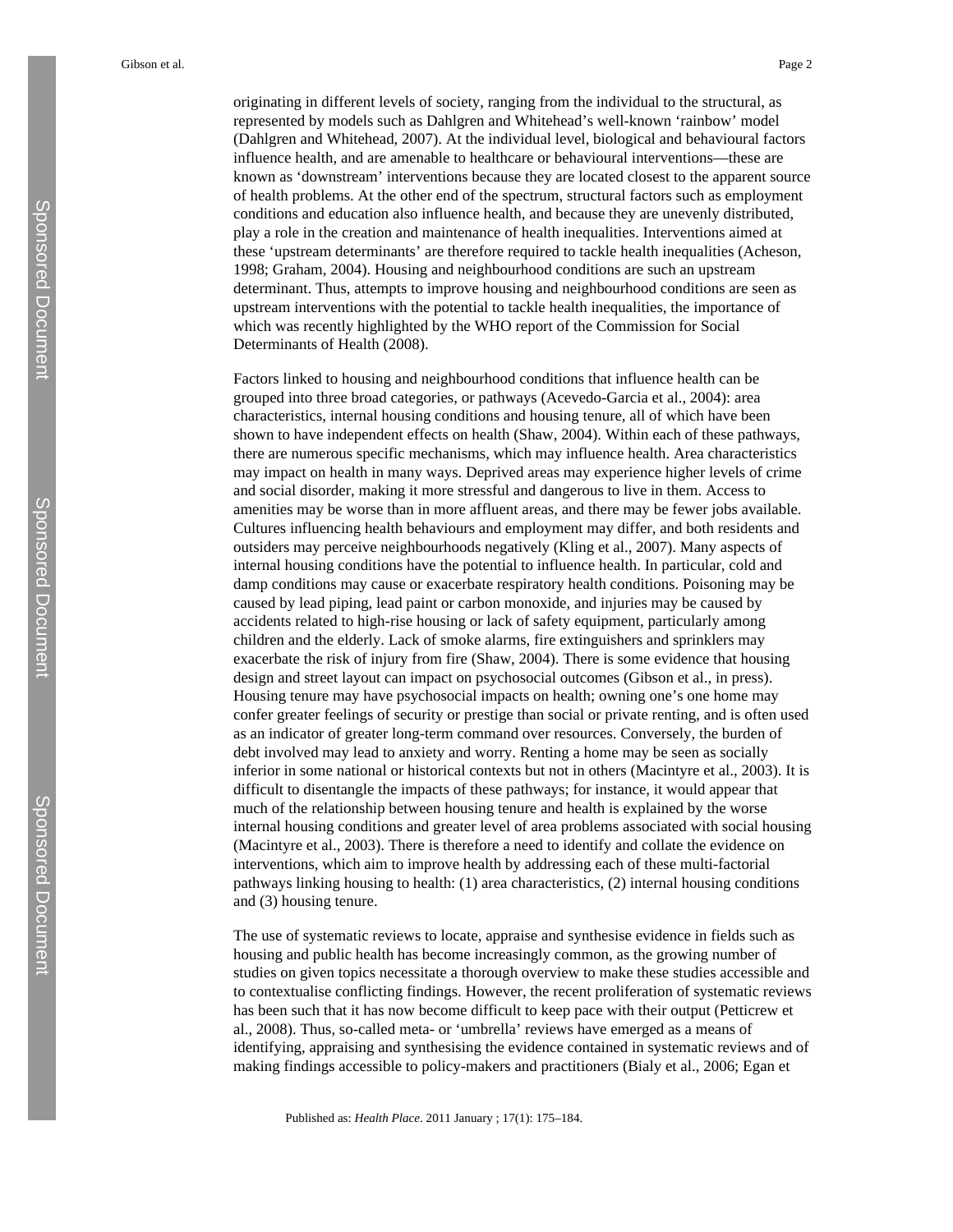al., 2008). Presenting the overarching findings of reviews of 'upstream' interventions is arguably increasingly important given the growing recognition of the importance of structural factors in the social patterning of health. For these reasons, we conducted a systematic overview of systematic reviews of housing and community interventions with three main aims:

- **(1)** to identify what types of housing and neighbourhood interventions have been reviewed systematically and how these relate to the different pathways between housing and health;
- **(2)** to establish what gaps exist in the systematic review evidence base on housing interventions; and
- **(3)** to consider what existing reviews can tell us about the impact of housing and neighbourhood interventions on health and health inequalities.

# **2 Methods**

Systematic review methods were used to locate and evaluate published and unpublished systematic reviews of studies that evaluated the impact of housing and community interventions on health and health inequalities. We sought reviews of housing interventions, which focused on **health outcomes**, and particularly on health inequalities, whether via the targeting of interventions at disadvantaged groups or by reporting differential impacts according to social sub-groups.

## **2.1 Search strategy**

The searches were designed and conducted by an experienced Information Scientist from the Centre for Reviews and Dissemination (CRD). We searched the CRD Wider Public Health database manually from 2000–2002. In addition, we conducted electronic searches of the Cochrane Database of Systematic Reviews, the Criminal Justice Abstracts database (2000– 2007) and the Database of Abstracts of Reviews of Effects (DARE; 2002–2007), and hand searched the Campbell Collaboration Database and the Evidence for Policy and Practice Information and Coordinating Centre database (2002–2007). (An example of the search strategy used to use search the DARE database can be viewed at Appendix A.) Bibliographies and relevant websites were searched, and experts were contacted. Four journals were hand searched: American Journal of Public Health, American Journal of Preventive Medicine, Journal of Epidemiology and Community Health, Social Science and Medicine (2002–2007). Through our own contacts, we were also aware of one review (Thomson et al., 2009) conducted outwith the search time frame, which we included because it represents a major contribution to the evidence base on internal housing conditions and health.

#### **2.2 Inclusion and exclusion criteria**

Only reviews from 2000–2007 of adult participants (16+) or the general population in OECD countries (North America, Europe, Australasia, Japan) were eligible for inclusion. Reviews of studies evaluating interventions aimed at altering housing or neighbourhood conditions, which collected data on health or well-being outcomes were included. Systematic reviews had to meet what were then the two mandatory criteria of the Database of Abstracts of Reviews of Effects; that there is a defined review question and that an effort has been made to identify all the relevant literature. A minimum of one or more named databases needed to be searched, in conjunction with either reference checking, handsearching, citation searching or contact with authors in the field to meet the second criterion.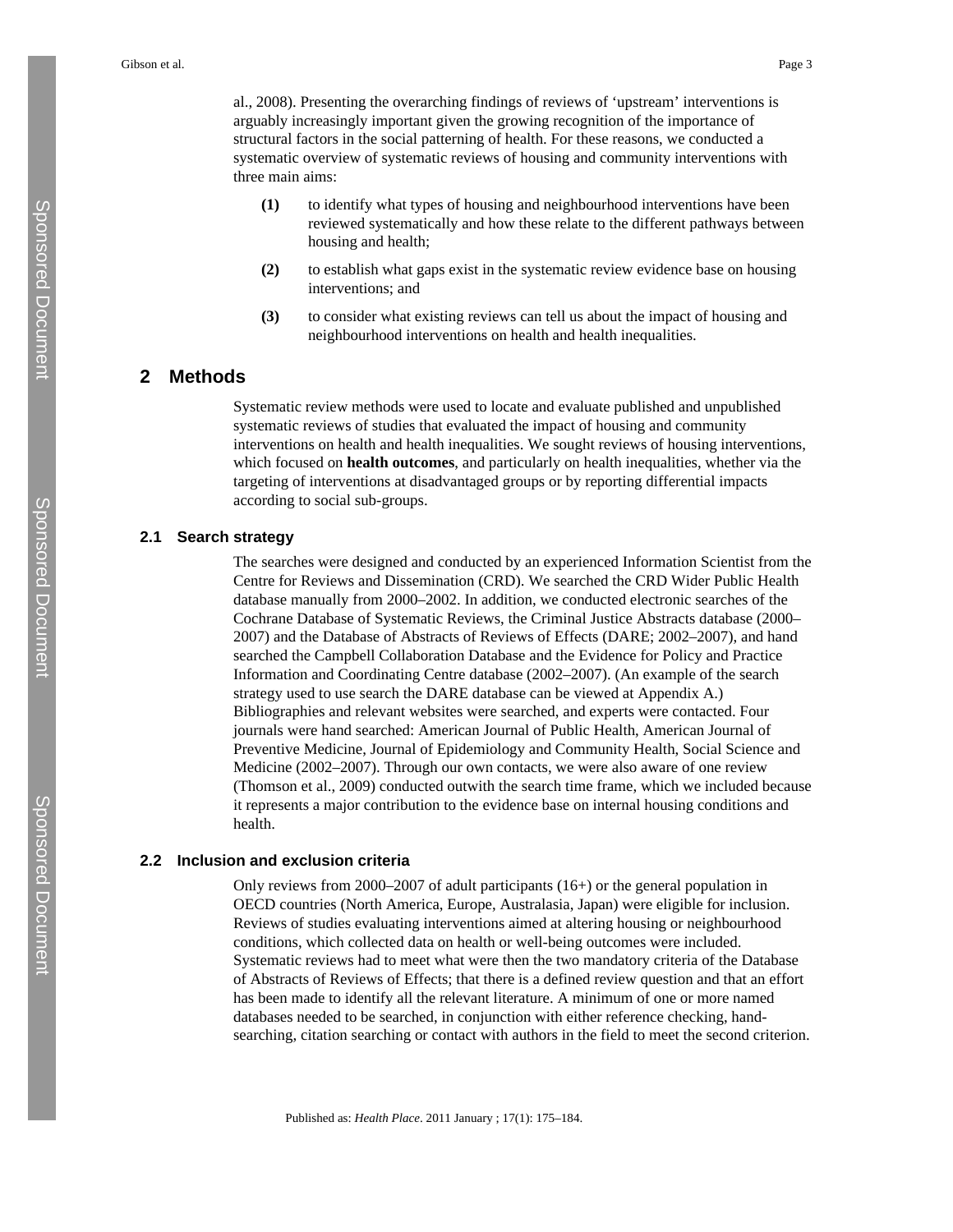All titles and abstracts (*n*=1694) were independently screened by two reviewers (MG/CB), and relevant reviews (*n*=84) were retrieved and assessed for inclusion. The flowchart is provided in Fig. 1. Discrepancies were resolved by consensus, or referred to a third reviewer if necessary (MP). Data relating to the review methods (search strategy, inclusion criteria, synthesis) were extracted along with information about the intervention, participants, outcomes, results (including number of studies and study design), authors' conclusions and research recommendations. Each systematic review was critically appraised using a checklist list adapted from DARE. The checklist was used to highlight variations in the reviews and to assess their reliability and validity (see Box 1).

## **3 Results**

Five reviews met the criteria for inclusion, containing a total of 130 studies of relevance to this overview of reviews, although the number of unique studies is smaller, as there is some overlap between the reviews. Three of the systematic reviews we included were aimed at addressing pathway one—the impact of area characteristics. Two of these were reviews of US interventions aimed at reducing the concentration of poverty by using various means to relocate families living in high poverty areas to more affluent areas (Acevedo-Garcia et al., 2004; Anderson et al., 2003). The third assessed area-based urban regeneration interventions in the UK (Thomson et al., 2006). One review addressed pathway two, internal housing conditions and included studies of warmth and energy efficiency interventions, housing improvement, refurbishment and relocation (Thomson et al., 2009). The fifth review included a range of housing interventions aimed at several of the pathways linking housing to health, including rehousing, injury prevention and behaviour change interventions (Saegert et al., 2003). No reviews relating to the third pathway, altering housing tenure, were located. The results are summarised in Tables 1–3, and a narrative synthesis is presented below. We also relate these findings to a recent literature review from the WHO Regional Office for Europe, which summarised the evidence of the extent of social inequities in risk associated with housing and residential location (Braubach and Fairburn, 2010). This review considered risks derived from seven sources: (i) housing and indoor environments, (ii) fuel poverty and thermal comfort, (iii) indoor environmental exposures and overcrowding, (iv) water and sanitation, (v) outdoor environments and residential location, (v) neighbourhood deprivation, safety and physical activity (vi) noise and (vii) pollution and environmental deprivation. This allows us to consider whether the systematic reviews we uncovered (which assess the effectiveness of interventions) tell us how to intervene within the main risk categories identified in the Braubach and Fairburn (2010) review.

#### **3.1 Pathway 1: reviews of interventions aimed at improving area characteristics**

**3.1.1 Tenant based rental assistance programmes—**Tenant based rental assistance programmes aim to influence area characteristics by moving disadvantaged people from areas of high poverty to areas of low poverty. We found two reviews, which considered the health impacts of these kinds of intervention. It should be noted though that in many cases the primary aim of the interventions was economic, that is to increase labour market activity and economic self-sufficiency.

A US review of interventions designed to address area characteristics (Anderson et al., 2003) searched for evaluations of mixed income housing developments in areas of high poverty, but found none of sufficient quality for inclusion. They also searched for interventions providing low-income families with housing vouchers to allow them to move to more affluent areas. Twelve studies were located evaluating four such programmes: the Housing Allowance Experiment, Housing and Urban Development (HUD), Section 8 and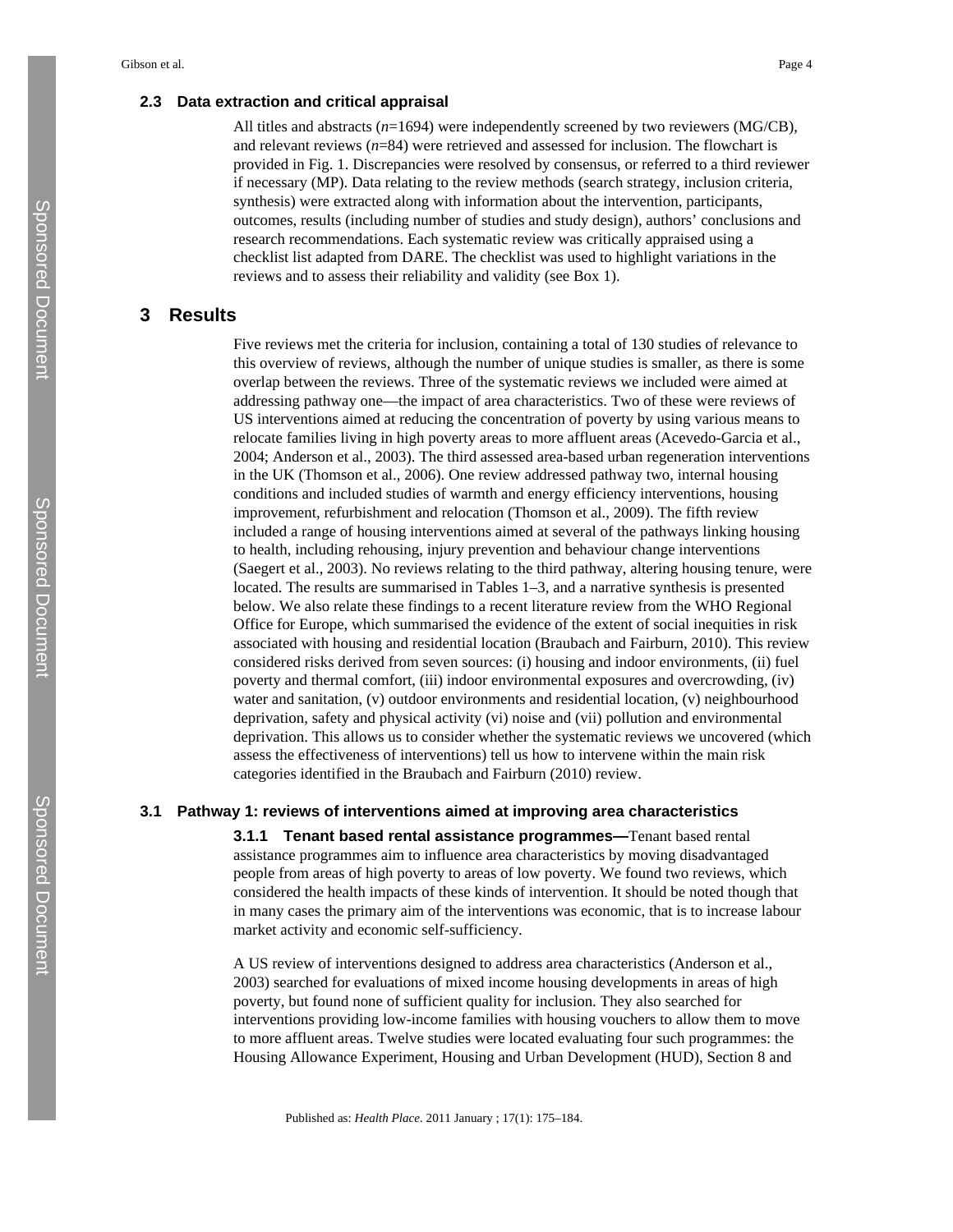Gautreaux and Moving to Opportunity (MTO). They included randomised controlled trials (RCTs; the MTO studies) and controlled and uncontrolled prospective studies. The programmes subsidised housing costs for families with income below 50% of the area median, allowing them to seek accommodation in the private rental market. Intervention group participants were required to move to a lower poverty area and to remain in that area for a minimum of a year post-intervention. The families then contributed 30% of their monthly income to the rental costs, with the remainder being subsidised as part of the intervention. The authors analysed outcome data by summing similar outcome measures within and between studies, then calculating a median effect across all of the outcomes. From these measures, it was not possible to deduce anything about which study reported the measure, the study quality, sample size or whether any studies reported adverse effects. Data were presented for each outcome measure in the Appendix. Thirty measures of crime and social disorder across 10 studies were reported. The majority of these improved significantly in favour of the intervention group. A significant decrease in four health and safety risks was found by one study (MTO) of lower quality (range 28–53% in rodent infestation, peeling paint, inadequate plumbing and broken or missing locks). In two good quality studies (Boston and New York MTO), significant improvements in 14 measures of adult mental health were found, and there were significant improvements in two measures of selfreported health (11% increase in self-reported good or excellent health in New York, effect size 32%, *p*=0.1 and 12% increase in Boston, effect size 20% *p*=0.05). The authors conclude that there is insufficient evidence on physical and mental health outcomes on which to base any policy recommendations. However, they recommend such interventions as a means to improve household safety. This review met six out of seven critical appraisal criteria; it was unclear whether more than one author had been involved at each stage of the review process. The publications in the review were quality appraised, but the appraisal tool was not provided, and the manner of describing individual study quality did not permit identification of each study's quality, or of the numbers attaining a given level of quality. The role of study quality in interpreting the findings of the review was not discussed.

Another US review (Acevedo-Garcia et al., 2004) included evaluations of US housing policies aimed at addressing area characteristics, which included at least one health outcome (mental or physical health, experience of violence, health behaviours and medical care). Included studies had to have a comparison group. This review examined a wider range of housing mobility policies with a closer focus on health outcomes. They located 13 such studies, of five housing mobility programmes. Three of these (Gautreaux, Section 8 [this reported only child outcomes and is not reported here], and MTO) used various combinations of Section 8 vouchers alone (to allow families to move to private rented accommodation in more affluent areas), or Section 8 vouchers plus counselling. Two further 'scattered-site' interventions (Yonkers and Cincinnati) involved building new public housing units in low poverty areas.

Quasi-experimental studies of the Gautreaux programme found that tenants who moved within the city reported greater satisfaction with medical care than at baseline, while those who moved to the suburbs reported lower satisfaction than did city movers. The MTO programme (all studies were RCTs) was delivered in five US metropolitan sites, and included treatment (Section 8 voucher limited to low poverty area plus counselling), Section 8 (unrestricted voucher without counselling), and control (no voucher, but remain eligible for public housing) groups. After 2–3 years, the Boston MTO reported a small but significant decrease in personal crime victimisation, and significant increases in both overall health and 'feeling calm and peaceful' for both treatment and Section 8 groups. The New York MTO treatment group reported significant decreases in distress symptoms and exposure to violence. There were also indications of positive health and social outcomes for children and adolescents across all the sites, although these were mediated by gender. An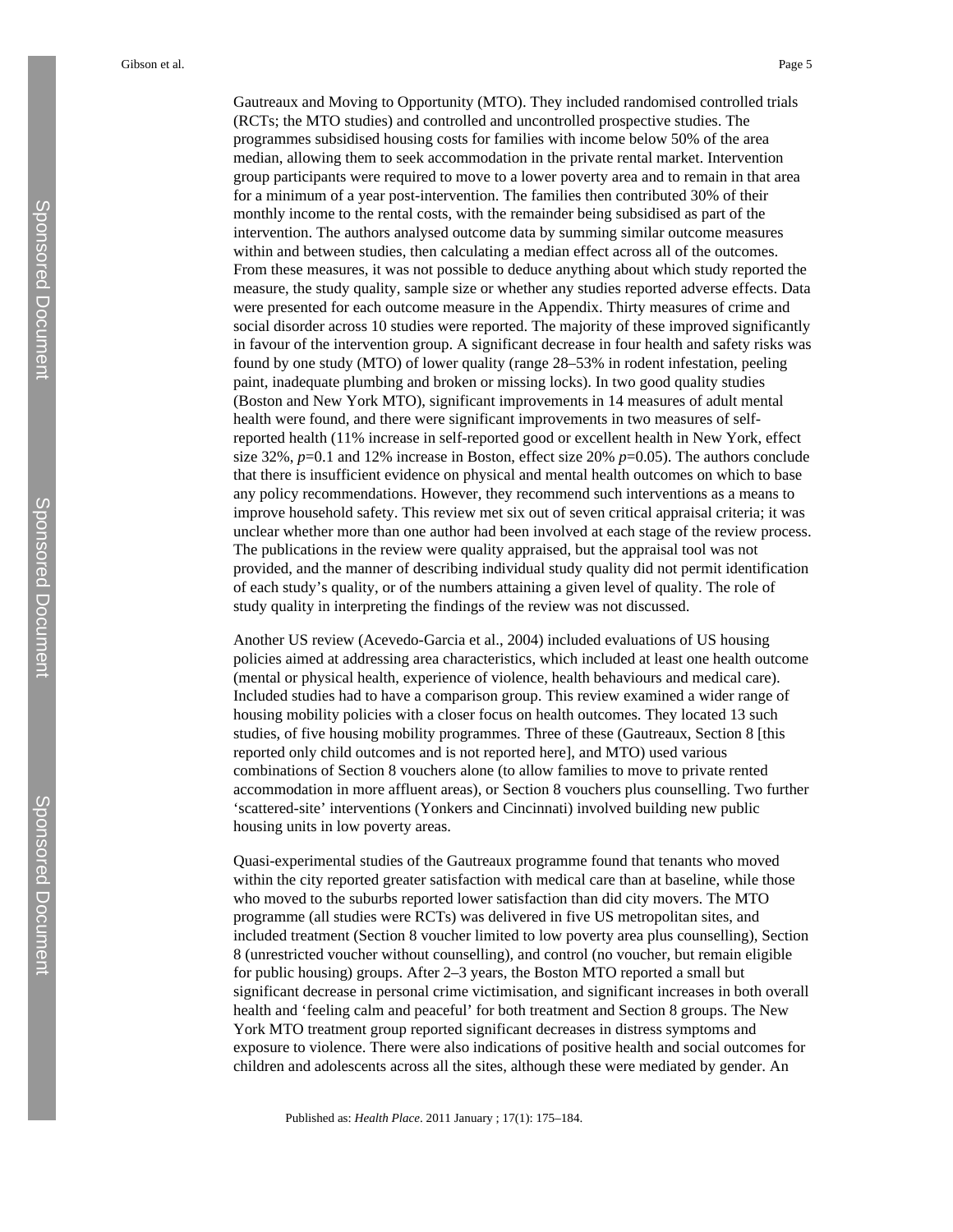interim report published in 2003 (on all of the MTO study sites 4–7 years post-intervention) did not report site-specific results, but found that there were large and significant reductions in obesity for the treatment and Section 8 groups, and in mental health problems for the treatment group. No differences in outcomes by ethnicity, socio-economic status (SES) or gender were reported. Of the 'scattered-site' interventions, one Cincinnati study reported a significant reduction in personal attacks and robberies, and an increase in employer provided healthcare benefits, while two Yonkers studies found that those who relocated reported significantly lower depression symptoms, problem drinking, marijuana use and experience of violent or traumatic events. No data on effect sizes or sample sizes were reported.

The review authors conclude that both tenant- and unit-based residential mobility programmes have the potential to improve health and health behaviours, but since there are few experimental or quasi-experimental studies, more research is needed to confirm this. They also note the methodological limitations of many of the studies, notably the risk of selection bias even in the randomised studies; there is some evidence to suggest that individuals with existing health problems were more likely to remain in their area of origin. The authors also point out that changes in internal housing conditions, rather than area characteristics, may account for improvements in health outcomes for those who moved. They argue that hypothesised causal pathways need to be elucidated more clearly and tested more rigorously via collection of qualitative data, data on internal housing conditions, and more detailed neighbourhood data including validated measures of neighbourhood quality. This review met all of the critical appraisal criteria. The included studies were quality assessed, and a table was provided, which allowed clear identification of each study's quality. The full quality appraisal tool was not provided, but a reference to the tool used was provided, with some explanation of the parameters for assessing quality. In addition, the authors discussed potential threats to validity in each study and considered how these influenced interpretation of the evidence as a whole.

**3.1.2 Urban regeneration—**The health and social impacts of UK urban regeneration programmes, or area-based initiatives (ABIs), which aim to tackle area characteristics by improving deprived areas, were the focus of a review by Thomson et al. (2006). Such programmes are aimed at the entire population of the target area, which are often mixed in their socio-economic composition; thus, those affected by the intervention are not necessarily personally disadvantaged. Three uncontrolled evaluations of ABIs reported data on health outcomes: two evaluated the Single Regeneration Budget (SRB), a multi-agency ABI aimed at improving employment, training, economic growth, housing, crime, environment and quality of life; and one evaluated New Life for Urban Scotland, which was also a multi-agency ABI targeted at housing, the environment, service provision, training and employment. One panel study of the SRB found that three out of four measures of selfreported health got worse, by up to 3.8% over three years. Two evaluations of case study areas using routine data found that standardised mortality rates improved (131 v 114 in the New Life programme, 122 v 118 in the SRB programme; significance unclear). Thus, impacts on health were variable, and in some cases negative. The authors conclude that there is evidence of small positive health impacts, but that adverse impacts are also possible. However, they comment that the majority of UK ABI evaluations collected data solely on outputs rather than outcomes, and that therefore the scope for ABIs to tackle health inequalities is unknown. This review met six of the critical appraisal criteria; although study quality was discussed, a summary was not provided for each study, nor was the tool used to assess quality provided.

The evidence we found in this pathway maps onto the category  $(v)$ , in the WHO review (outdoor environments and residential location). The risks in this category relate to poor neighbourhood quality, and perceived safety in deprived neighbourhoods as a source of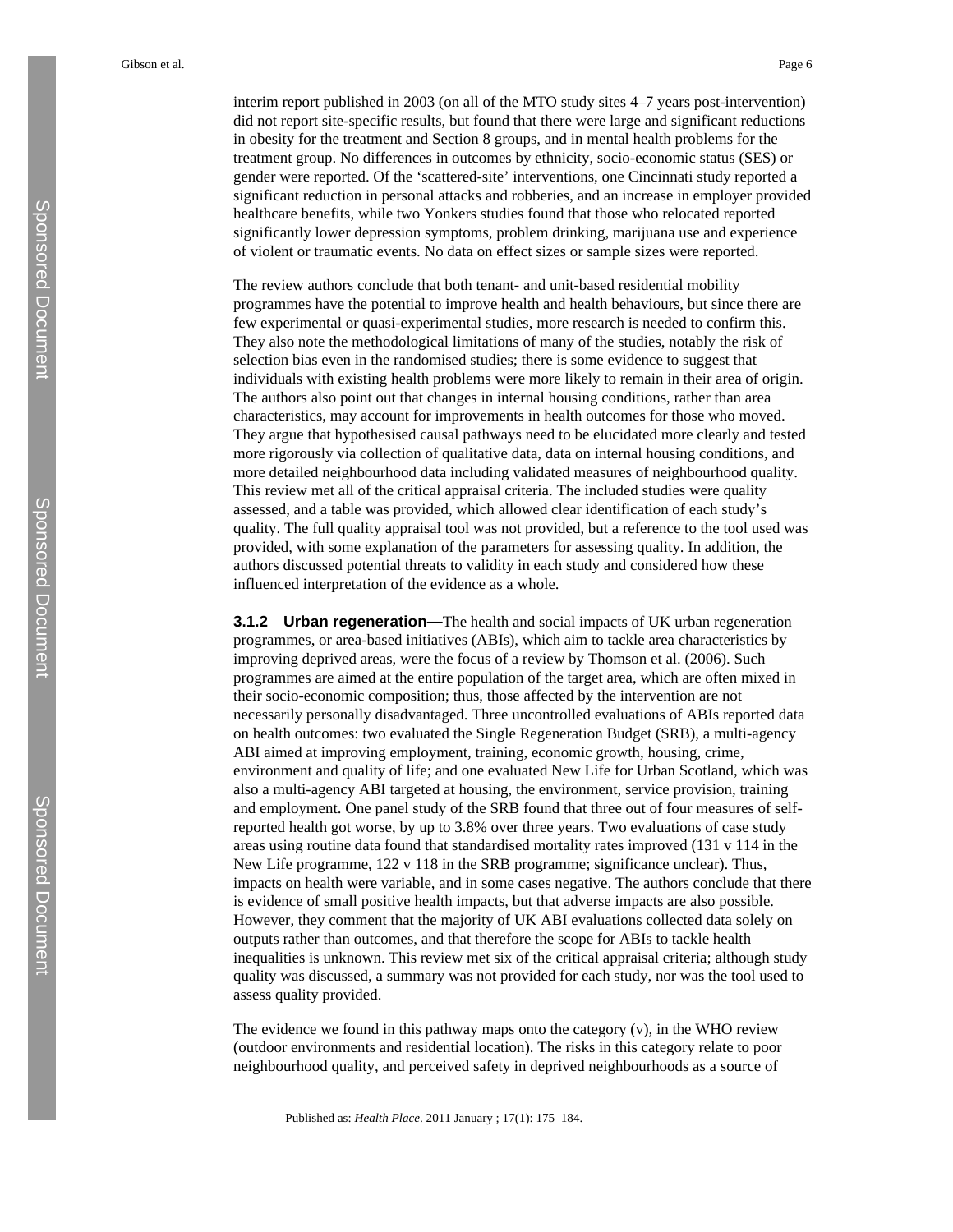inequality. The evidence from intervention studies suggests that residential mobility programmes may impact on these risks (through reducing exposure to crime). However the potential of urban regeneration programmes to impact on these risks is largely unknown, because of the lack of outcome evaluations.

#### **3.2 Pathway 2: review of interventions aimed at internal housing conditions**

One review included evaluations of a range of interventions designed to improve internal housing conditions (Thomson et al., 2009). This is an update of an earlier review of such interventions (Thomson et al., 2001). The authors identified 40 evaluation studies, which collected data on direct health impacts of internal housing improvements, 30 of which were relevant to this overview (4 included only child outcomes, and 6 were set in developing countries). The majority of these studies reported effects on low-income households. Interventions to improve housing conditions included warmth and energy efficiency (15 studies), rehousing and refurbishment with or without neighbourhood renewal (11 studies, 10 of UK neighbourhood renewal interventions), and rehousing from slums (4 studies). Data on general health outcomes, respiratory health, mental health and other illnesses or symptoms were extracted.

Nine studies of warmth and energy efficiency interventions reported impacts on general health outcomes; two non-randomised prospective controlled trials (one German and one UK) and two New Zealand RCTs reported significant improvements in several general health measures. Five less rigorous studies reported unclear impacts. Respiratory health impacts were reported in eleven studies of warmth interventions. The two NZ RCTs reported significant improvements in a range of measures; the remainder of the studies reported positive, unclear or conflicting impacts. Of seven studies which assessed mental health impacts, all but one reported positive effects. No consistent results were reported for the impact of warmth and energy efficiency interventions on other illnesses or symptoms.

Ten studies of rehousing or refurbishment reported findings from UK neighbourhood renewal interventions. Of six studies reporting impacts of rehousing or refurbishment on general health, three good quality studies reported small improvements, which were not statistically significant, and one study of lower quality reported a large significant increase in poor health among adults (12.3%). Three studies included respiratory health impacts, showing little evidence of improvement and reporting better outcomes for the control group on some measures. Three rigorous studies reported unclear impacts on SF-36 mental health outcomes; a further six lower quality studies reported significant positive impacts on mental health measures. One US study of refurbishment and affordable home ownership reported a significant impact on mental health, but no impacts on other outcomes. Studies that included illness or symptom impacts (3) reported no clear impacts in either direction. Four older studies reported the impacts of rehousing slum dwellers. No significant impacts were reported in any of the studies.

Overall, warmth and energy efficiency interventions seemed to have the clearest positive impacts on health. In the review the authors note that the interventions that reported the largest effects were targeted at vulnerable groups, including those with existing health conditions and the elderly. The evidence for impact of rehousing or refurbishment on physical health outcomes is as yet unclear; however, the impacts of these area-focused interventions may be diluted because area-level deprivation indices may mask considerable socio-economic heterogeneity at the individual level; thus many of those affected by areafocused interventions may not individually be in need. In most studies the intervention actually delivered to individual households varied considerably within the sample, which hampered reliable estimation of their impacts. The authors argue that there is still a need for more large-scale controlled and quasi-experimental studies, which provide more information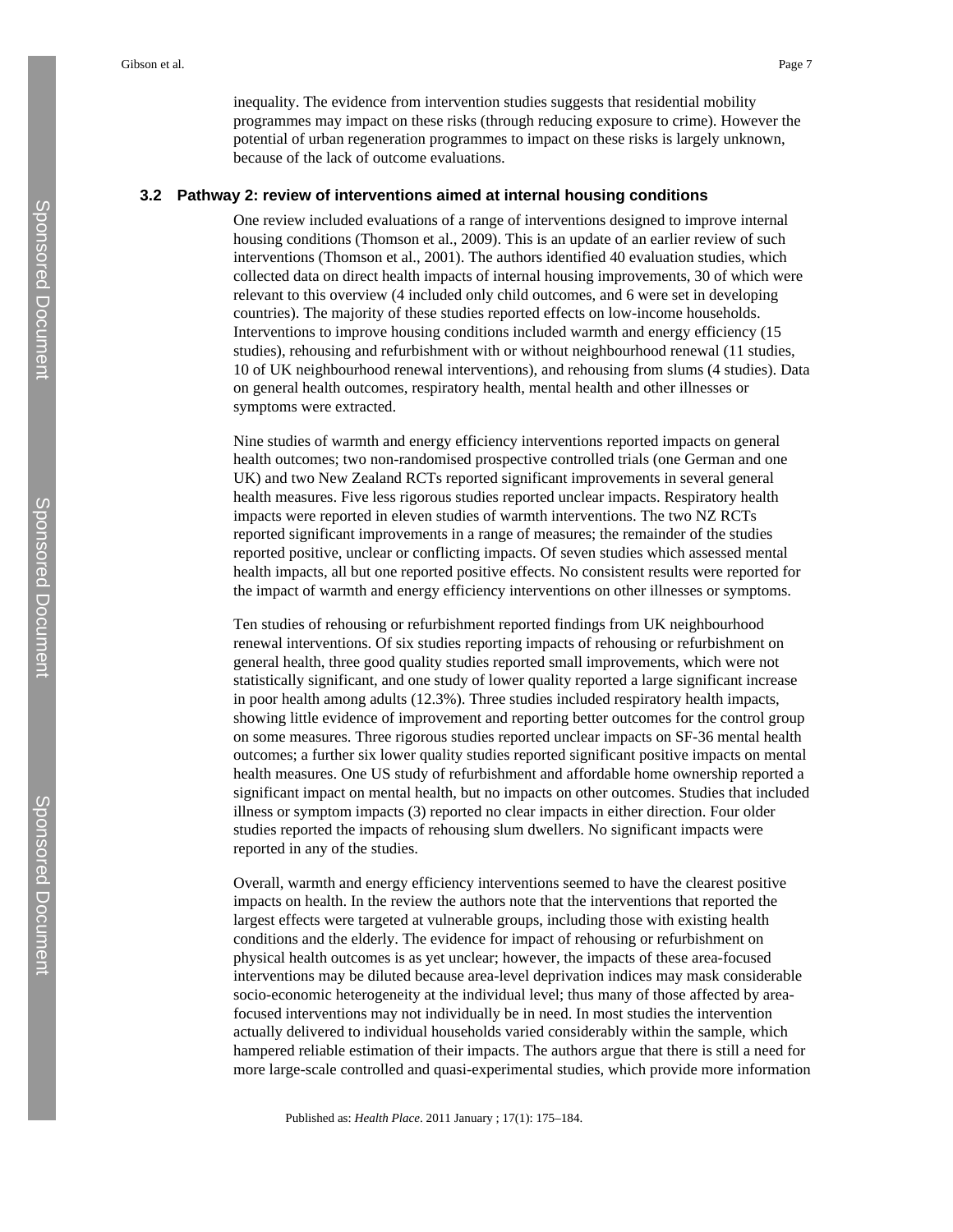on intervention integrity, and which permit assessment of impacts on different social groups. Study follow-up periods may be too short to detect impacts, which may take some years to manifest. The authors also comment that poor housing conditions are interlinked with other forms of deprivation; tackling internal housing conditions alone may not have major impacts on health while other determinants such as poverty and unemployment remain unchanged. All of the critical appraisal criteria were met by this review. The full quality assessment was supplied for each study, and consideration was given to the potential impact of sources of bias on the interpretation of the results.

Three of the WHO risk categories are particularly relevant to Thomson et al. (2009) (i) housing and indoor environments, (ii) fuel poverty and thermal comfort and (iii) indoor environmental exposures and overcrowding. In all of these there appears to be evidence of effective interventions, with the clearest evidence relating to category (ii). The first WHO category also includes environmental tobacco smoke in the home, which was not considered in the reviews we examined. However other evidence suggests that the evidence here is inconsistent (Edwards et al., 2009; Hyland et al., 2009).

#### **3.3 Review of interventions aimed at multiple pathways**

One further review included US interventions aimed at a number of pathways linking housing conditions to health (Saegert et al., 2003; the WHO literature review did not report on combinations of risks and is not discussed further here). These included rehousing and changes to: indoor equipment or furniture; respondents' knowledge or behaviour; community norms or collective behaviour; housing policy or regulatory practices, and health practitioners' behaviour. Seventy-two studies were included, of which 36% were interventions aimed at lead paint hazards, 35% at other safety hazards and 29% at asthma triggers or air quality hazards. Thirty-one per cent of these were aimed at low SES groups. Randomised studies (49%), and studies with a comparison group (60%), which provided data on any health outcomes, were included in the review. Forty-nine out of 72 studies reported a significant improvement in health outcomes; however, since neither the nature of the interventions, which yielded such improvements, nor the specific health outcomes, which improved are reported in the review, it is difficult to attribute any effects to specific interventions. The authors argue that policy interventions (of an unspecified nature) are relatively cost-effective, and also that ecological interventions, which target multiple levels (i.e. individuals, households, housing and neighbourhoods) are most likely to be successful. They also observe that few studies provided information on respondent SES, or on the content of interventions. They conclude that housing interventions have the potential to address health inequalities. This review met four of the seven quality appraisal criteria; the study designs were not clearly stated, the primary studies were not quality appraised, and due to the difficulty in attributing impacts to given interventions, it was deemed that the studies were not appropriately synthesised. No reference is made to assessment of study quality in this review; therefore, it is not possible to tell whether the studies were quality appraised, or whether they were considered to be of high or low quality.

## **4 Discussion**

We conducted a systematic overview of housing interventions, finding five systematic reviews, which met our inclusion criteria. In total, these reviews contained 130 relevant publications evaluating the health impacts of housing interventions. The majority of the interventions included in these reviews could be considered to address health inequalities by targeting disadvantaged groups. Overall, there is evidence to suggest that interventions aimed at altering disadvantaged participants' neighbourhood conditions by moving them to areas of lower poverty can lead to reductions in the percentage of participants reporting depression and increases in the proportion reporting good or excellent health (Acevedo-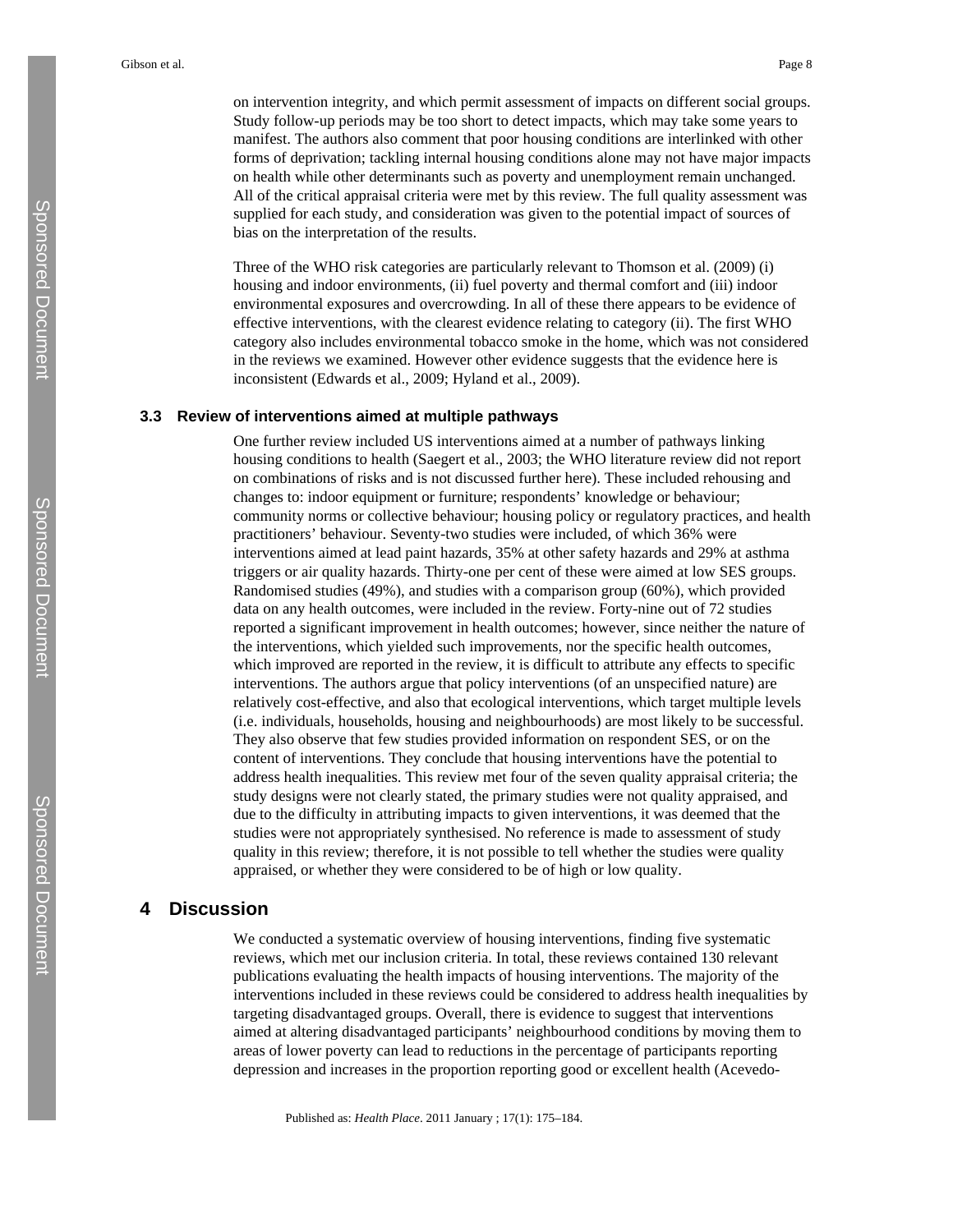Garcia et al., 2004, Anderson et al., 2003). There is some evidence of positive impact for area effects interventions designed to improve high poverty areas, although adverse impacts can also result from these (Thomson et al., 2006). From Thomson et al. (2009), there is strong evidence that warmth and energy efficiency interventions have positive impacts on health, although the evidence on general improvements to housing conditions remains unclear. The studies synthesised by Saegert et al. (2003) led them to conclude that multiple level housing and neighbourhood interventions were most likely to be successful. However, the level of detail included in their review hampers identification of the interventions that had positive impacts.

#### **4.1 Area characteristics**

It appears that interventions aimed at addressing area characteristics by moving people from high to low poverty neighbourhoods can improve mental health, reduce obesity, and impact positively on some wider determinants of health, such as respondents' experience of social disorder. It seems they have the potential to alleviate health inequalities by improving the health of disadvantaged groups. Importantly, these results lend some support to hypotheses regarding the impact of area effects on health, in that for individuals who moved to lower poverty areas, there were improvements in mental health and in obesity. However, Acevedo-Garcia et al. (2004) highlight the need for greater understanding of the specific mechanisms linking these interventions to such outcomes. Later work on the Moving to Opportunity programme has attempted to address the issue of mechanisms linking area change to health improvement; data from the nested qualitative studies suggest that moving away from an area in which there is a constant threat of random violence is the most likely explanation for the observed improvements in mental health, which may in turn lead to reductions in obesity (Kling et al., 2007), perhaps because respondents were more able to be active in a less threatening outdoors environment. It should also be noted that the MTO interventions and studies were highly complex and debate continues around certain aspects of them, notably the degree to which the findings are influenced by selection bias (Clampet-Lundquist and Massey, 2008; Sampson, 2008) and the impact of the interventions on the concentration of poverty in the sending and receiving areas (Galster, 2003; Sampson, 2008).

In relation to the policy implications of these findings, in an overview of all of the MTO studies, Kling et al. (2007) observe that it is cheaper to provide such subsidised housing vouchers than to build new public housing units, whilst also noting that the evidence on the role of area effects provided by MTO suggests that interventions to improve distressed areas may have similar impacts. Sampson (2008) suggests that area-level interventions may be more cost-effective than moving individuals to better areas, a point which has been argued by others who also point out that area-level interventions may benefit the community as a whole (Jackson et al., 2009; Leventhal and Brooks-Gunn, 2003). Thomson et al.'s (2006) review of UK ABIs investigates the impact of such interventions. Unfortunately, it seems that existing evaluations of such interventions can tell us little about their effects on health or health inequalities, although there is evidence of small positive health impacts on the residents of these deprived areas. A recent commentary by Thomson (2008) reflects on some of the obstacles to effective evaluation of such interventions, including difficulties with tracking individuals in regeneration areas, identifying suitable comparison groups or areas, and monitoring all components of these complex interventions in order to identify mechanisms leading to health changes. A further issue with area-level interventions, which focus on improving deprived areas is the difficulty of reliably assessing impacts when many of those receiving the intervention are not in the greatest need.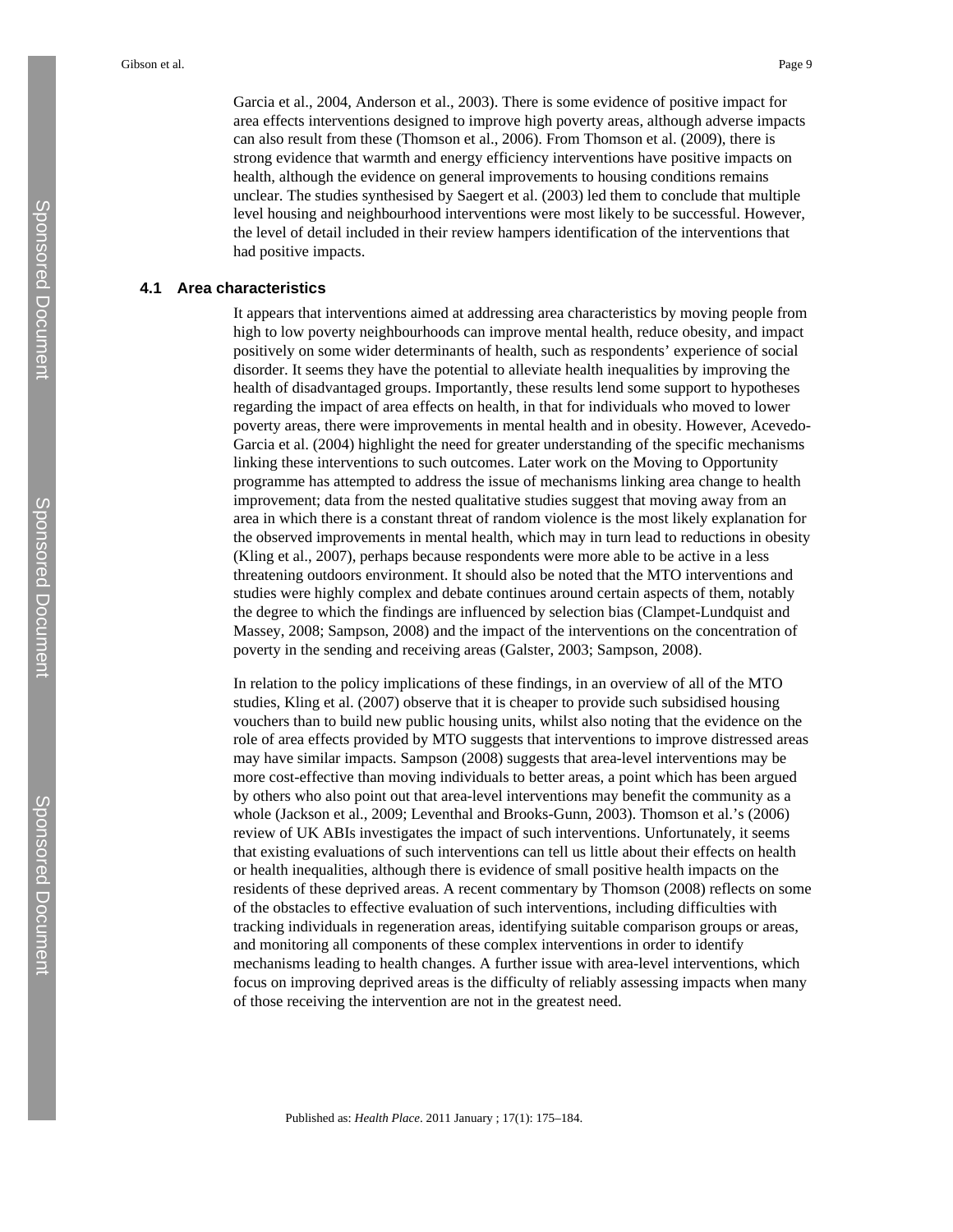#### **4.2 Internal housing conditions**

With regards to interventions aimed at improving internal housing conditions, the review of warmth and energy efficiency interventions, housing refurbishment and relocation (Thomson et al., 2009) found strong evidence that improvements in warmth and energy efficiency have positive impacts on the health of low-income groups, particularly where these are targeted at the elderly or people with existing health conditions. Evidence on the impact of housing refurbishment and relocation remains inconclusive, although this may be due to short follow-up times, low intervention integrity or the impact of other factors such as socio-economic deprivation on intervention participants. Thus, interventions carefully targeted at those in greatest need may hold the most promise for improving health.

## **5 Research recommendations**

The authors of the systematic reviews made a range of methodological recommendations. Several called for more, and more robust, prospective controlled studies (Thomson et al., 2009, Saegert et al., 2003), which collect data on intervention integrity and health impacts on different socio-economic groups (Thomson et al., 2009). The need to develop a better understanding of the mechanisms at work in housing interventions was highlighted by Acevedo-Garcia et al. (2004), who recommended qualitative methods as a means of doing so. In their earlier review of housing improvement interventions Thomson et al. (2001) also recommended qualitative methods as part of a more holistic approach to understanding pathways linking housing and health. Improved specification of intervention components and hypothesised causal pathways linking components to outcomes would lead to improved evaluations (Acevedo-Garcia, et al., 2004, Thomson et al., 2009).

In terms of substantive research topics, based on the findings of this synthesis of systematic reviews we would recommend further research on the health impacts of housing interventions aimed at housing tenure, including mixed tenure interventions and shared equity programmes, which promote affordable home ownership for low-income groups. A systematic review of mixed tenure interventions in the UK has recently been conducted and will add significantly to understanding of the evidence base on this topic (Bond et al., in press).

Methodologically, we would strongly echo calls for the greater use of mixed method studies to investigate specific mechanisms linking interventions to health outcomes; much of the evidence on mechanisms in the MTO interventions comes from the qualitative research that was conducted alongside the surveys. Indeed, health emerged as an outcome of interest during qualitative interviews conducted early in the MTO study (Acevedo-Garcia et al., 2004). This points to the increasing importance of qualitative research as a critical component of evaluation studies. We would also advocate the analysis of secondary longitudinal data to evaluate changes in structural determinants of health. An explicit equity focus should be adopted when evaluating housing interventions, so that differential impacts across different sub-groups can be assessed.

The interventions included in these reviews illustrate the difficulties inherent in disentangling the evidence on the various pathways linking health with housing and neighbourhood conditions; the studies of interventions to move people to lower poverty areas did not collect data on housing conditions, which are likely to have altered as a result of moving, and thus represent a confounding factor which may have altered the interventions' impacts on health outcomes (Acevedo-Garcia et al., 2004). Similarly, interventions targeted at deprived areas often include measures to improve housing conditions (Thomson et al., 2006) and interventions to improve housing conditions often occur within a context of neighbourhood renewal (Thomson et al., 2009). This underscores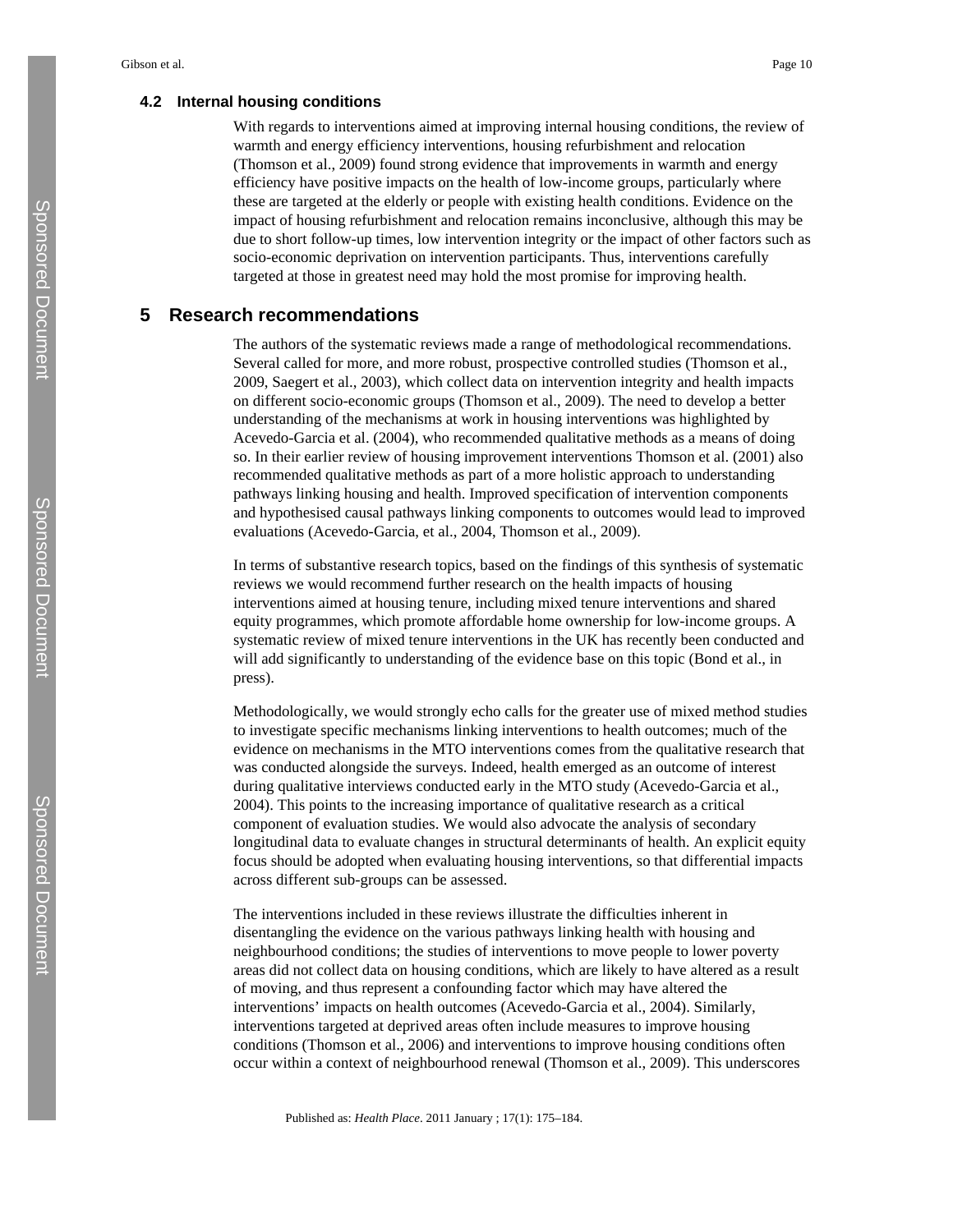the need for clarity in specifying intervention components and hypothesised causal pathways.

# **6 Strengths and limitations**

This synthesis of systematic reviews provides an overview of current evidence on the health effects of interventions aimed at different pathways linking housing and health. By bringing together evidence from many published reports of intervention evaluations, it provides insight into what is currently known about the most promising means of improving health through altering housing conditions. There are however some limitations of the review, which should be acknowledged.

It is recognised that searching for primary studies or systematic reviews of complex social interventions, including those in the field of housing, is particularly challenging (Jackson and Waters, 2004; Ogilvie et al., 2005). Where the reviews of interest may include a wide range of interventions, study designs and outcomes, designing a search that identifies all relevant papers without generating an unmanageable number of references can be very difficult. To overcome these challenges, our search strategy was developed iteratively, piloted and revised wherever necessary to ensure maximum relevance. An experienced information scientist from the Centre for Reviews and Dissemination conducted the searches. We also hand searched appropriate journals and contacted authors. Notwithstanding these efforts, we cannot rule out the possibility that we were unable to locate some relevant reviews. Another issue is a loss of detail in the progress of information from primary studies to systematic reviews and then to systematic overviews; it is clearly not possible to provide the same level of detail in an overarching summary of reviews.

Any such synthesis of systematic reviews is also inevitably limited by the level of detail reported in the original reviews. Here we have found that reporting of intervention information is often limited, and few review authors discuss implementation issues. Reporting of quality appraisal processes and study assessment was also lacking in some cases. Where statistically significant findings were noted, it was not clear whether the review authors judged these to be clinically or socially significant. Few reviews indicated what sample sizes were available for all analyses, so it was not possible to identify whether analyses were sufficiently powered. This emphasises the importance of adhering to existing guidelines on the reporting of systematic reviews, such as those provide by PRISMA (Preferred Reporting Items for Systematic Reviews and Meta-Analyses, [http://www.prisma-statement.org/\)](http://www.prisma-statement.org/). However, we feel that these issues do not detract from the utility of a systematic overview of the existing evidence base on the health impacts of housing interventions.

## **7 Conclusion**

Five systematic reviews of the health effects of interventions aimed at different pathways linking housing and health were identified. Three of these reviews included studies aimed at improving area characteristics, one included studies aimed at internal housing conditions, and one included interventions aimed at a range of pathways. The lack of systematic reviews of the health impact of housing interventions aimed at altering housing tenure represents a significant gap in the systematic review evidence base on pathways linking housing and health. The findings of this systematic overview indicate that attempting to address area characteristics by moving disadvantaged people to lower poverty area appears to have some success in improving health outcomes for those who move. However, although it is cheaper than focusing investment on deprived areas, it does not help to improve conditions in these areas, thus leaving the remaining residents to contend with the existing problems. Focusing investment on deprived areas may assist all of the residents and thus be more cost-effective.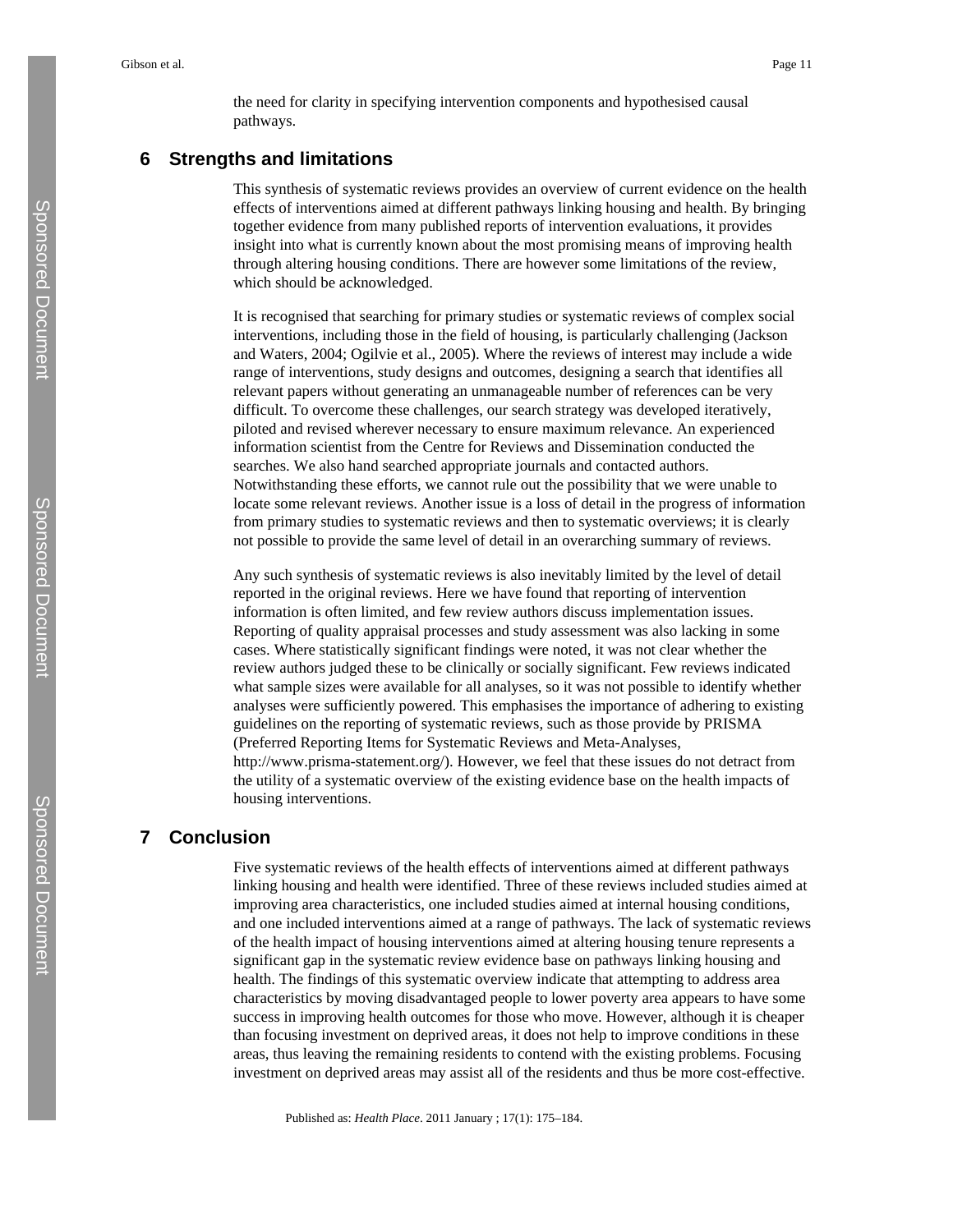However, it is difficult to gather robust evidence of impact for area-level interventions aimed at improving either area characteristics or internal housing conditions, in part because impacts may be diluted by benefiting many who are not personally disadvantaged. There are strong indications that warmth and energy efficiency interventions which are targeted at those in most need deliver at least short-term improvements in health, suggesting that interventions to improve internal housing conditions which are targeted at the most vulnerable individuals within a disadvantaged area may yield the best results. However, improved evaluation of area-level interventions may demonstrate that these also have the potential to improve health.

## **References**

- Acevedo-Garcia D. Osypuk T.L. Werbel R.E. Meara E.R. Cutler D.M. Berkman L.F. Does housing mobility policy improve health? Housing Policy Debate. 2004; 15:49–98.
- Acheson, D. Independent Inquiry into Inequalities in Health (the Acheson Report). HMSO; London: 1998.
- Anderson L.M. St, Charles J. Fullilove M.T. Scrimshaw S.C. Fielding J.E. Normand J. Providing affordable family housing and reducing residential segregation by income—a systematic review. American Journal of Preventive Medicine. 2003; 24:47–67. [PubMed: 12668198]
- Bialy L. Smith M. Bourke T. Becker L. The Cochrane Library and bronchiolitis: an umbrella review. Evidence Based Child Health. 2006; 1:939–947.
- Bond, A., Sautkina, E., Kearns, A., in press. Mixed messages about mixed tenure: do reviews tell the real story? Housing Studies, doi:10.1080/02673037.2010.512752.
- Braubach M. Fairburn J. Social inequities in environmental risks associated with housing and residential location—a review of evidence. European Journal of Public Health. 2010; 20:36–42. [PubMed: 20047933]
- Clampet-Lundquist S. Massey Douglas S. Neighborhood effects on economic self-sufficiency: a reconsideration of the Moving to Opportunity experiment. American Journal of Sociology. 2008; 114:107–143.
- Commission on Social Determinants of Health. Closing the Gap in a Generation: Health Equity through Action on the Social Determinants of Health. World Health Organisation; Geneva: 2008.
- Dahlgren, G.; Whitehead, M. European Strategies for Tackling Social Inequities in Health: Levelling Up. Part 2. WHO Regional Office for Europe Copenhagen; 2007.
- Department of Health. Health Inequalities: Progress and Next Steps. Department of Health; London: 2008.
- Edwards R. Gifford H. Waa A. Glover M. Thomson G. Wilson N. Beneficial impacts of a national smokefree environments law on an indigenous population: a multifaceted evaluation. International Journal of Equity in Health. 2009; 8
- Egan M. Tannahill C. Petticrew M. Thomas S. Psychosocial risk factors in home and community settings and their associations with population health and health inequalities: a systematic metareview. BMC Public Health. 2008; 8:239. [PubMed: 18631374]
- Galster, G. MTO's impact on sending and receiving neighborhoods. In: Goering, J.; Feins, J.D., editors. Choosing a Better Life? Evaluating the Moving to Opportunity Social Experiment. The Urban Institute Press; Washington, D.C: 2003.
- Gibson, M., Thomson, H., Kearns, A., Petticrew, M., in press. 'It's just a better way of living'; qualitative insights into the psychosocial impact of housing type on well-being. Housing Studies.
- Graham H. Social determinants and their unequal distribution: clarifying policy understandings. The Milbank Quarterly. 2004; 82:101–124. [PubMed: 15016245]
- Hyland A. Hassan L. Higbee C. Boudreau C. Fong G. Borland R. Cummings K. Yan M. Thompson M. Hastings G. The impact of smokefree legislation in Scotland: results from the Scottish ITC: Scotland/UK longitudinal surveys. European Journal of Public Health. 2009; 19
- Jackson L. Langille L. Lyons R. Hughes J. Martin D. Winstanley V. Does moving from a high-poverty to lower-poverty neighborhood improve mental health? A realist review of `Moving to Opportunity'. Health and Place. 2009; 15:961–970. [PubMed: 19427806]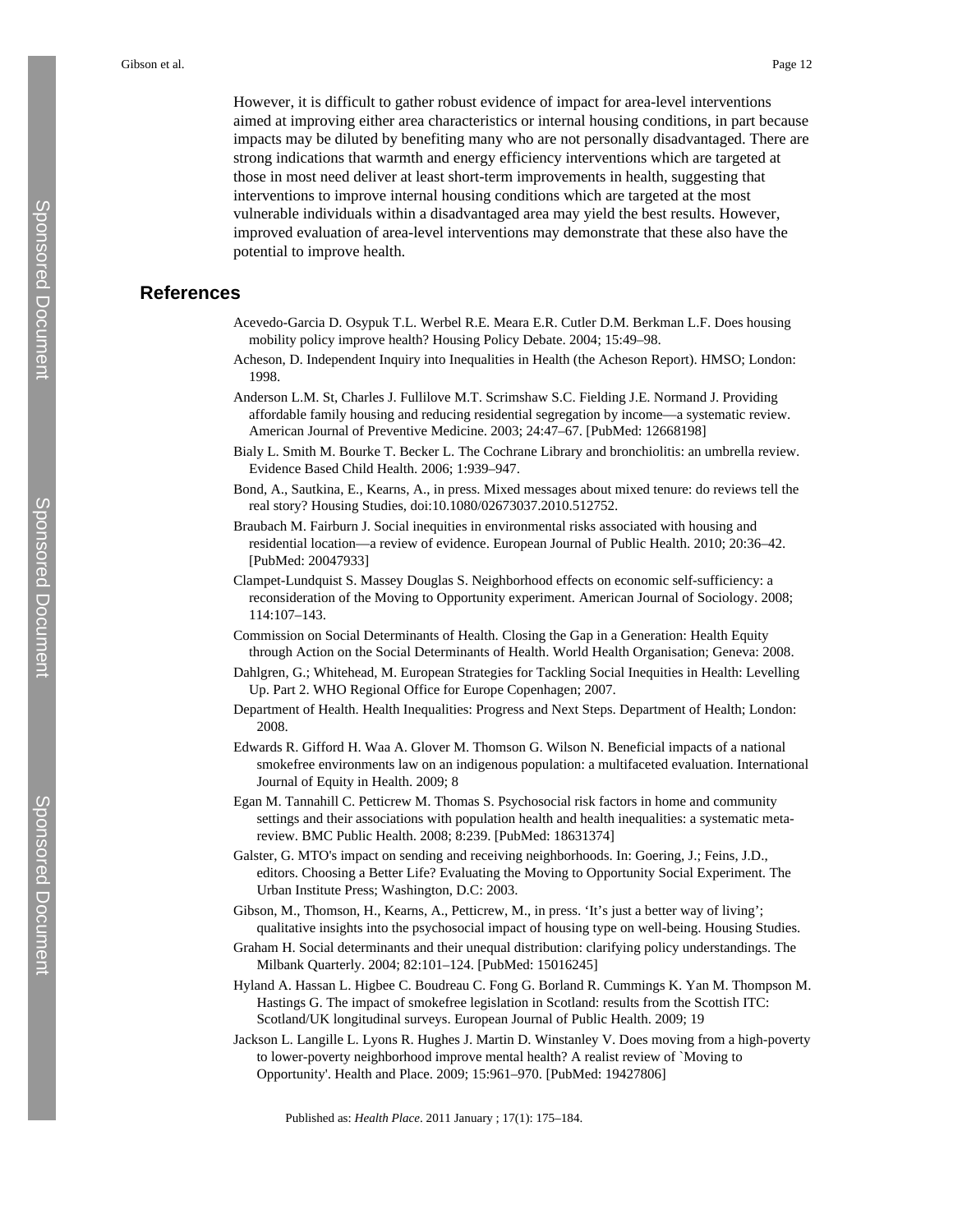- Jackson N. Waters E. The challenges of systematically reviewing public health interventions. Journal of Public Health-UK. 2004; 26:303–307.
- Kling J.R. Liebman J.B. Katz L.F. Experimental analysis of neighborhood effects. Econometrica. 2007; 75:83–119.
- Leventhal T. Brooks-Gunn J. Moving to Opportunity: an experimental study of neighborhood effects on mental health. American Journal of Public Health. 2003; 93:1576–1582. [PubMed: 12948983]
- Macintyre S. Ellaway A. Hiscock R. Kearns A. Der G. McKay L. What features of the home and the area might help to explain observed relationships between housing tenure and health? Evidence from the west of Scotland. Health & Place. 2003; 9:207–218. [PubMed: 12810328]
- Main C. Thomas S. Ogilvie D. Stirk L. Petticrew M. Whitehead M. Sowden A. Population tobacco control interventions and their effects on social inequalities in smoking: placing an equity lens on existing systematic reviews. BMC Public Health. 2008; 8
- Ogilvie D. Hamilton V. Egan M. Petticrew M. Systematic reviews of health effects of social interventions: 1. Finding the evidence: how far should you go? Journal of Epidemiology and Community Health. 2005; 59:804–808. [PubMed: 16100321]
- Petticrew, M.; Bambra, C.; Gibson, M.; Sowden, A.J.; Whitehead, M.; Wright, K. Tackling the wider social determinants of health and health inequalities: evidence from systematic reviews. Public Health Research Consortium, University of York; York: 2008.
- Saegert S.C. Klitzman S. Freudenberg N. Cooperman-Mroczek J. Nassar S. Healthy housing: a structured review of published evaluations of US interventions to improve health by modifying housing in the United States, 1990–2001. American Journal of Public Health. 2003; 93
- Sampson, Robert J. Moving to inequality: neighborhood effects and experiments meet social structure. American Journal of Sociology. 2008; 114:189–231.
- Shaw M. Housing and public health. Annual Review of Public Health. 2004; 25:397–418.
- Thomson H. Petticrew M. Morrison D. Health effects of housing interventions: a systematic review of intervention studies. British Medical Journal. 2001; 323:187–190. [PubMed: 11473906]
- Thomson H. A dose of realism for healthy urban policy: lessons from area-based initiatives in the UK. Journal of Epidemiology and Community Health. 2008; 62:932–936. [PubMed: 18791052]
- Thomson H. Atkinson R. Petticrew M. Kearns A. Do urban regeneration programmes improve public health and reduce health inequalities: a synthesis of the evidence from UK policy and practice (1980-2004). Journal of Epidemiology and Community Health. 2006; 60:108–115. [PubMed: 16415258]
- Thomson H. Thomas S. Sellstrom E. Petticrew M. The health impacts of housing improvement: a systematic review of intervention studies from 1887 to 2007. American Journal of Public Health. 2009; 99:S681–692. [PubMed: 19890174]

# **Appendix A Supplementary material**

Refer to Web version on PubMed Central for supplementary material.

# **Appendix A Supplementary material**

Refer to Web version on PubMed Central for supplementary material.

# **Acknowledgments**

The authors undertook the work as part of the Public Health Research Consortium. The Public Health Research Consortium is funded by the Department of Health Policy Research Programme. Marcia Gibson is funded by the Chief Scientist Office of the Scottish Government Health Directorates. The views expressed in the publication are those of the authors and not necessarily those of the DH. Information about the wider programme of the PHRC is available from [www.york.ac.uk/phrc.](http://www.york.ac.uk/phrc) Funded by MRCUK.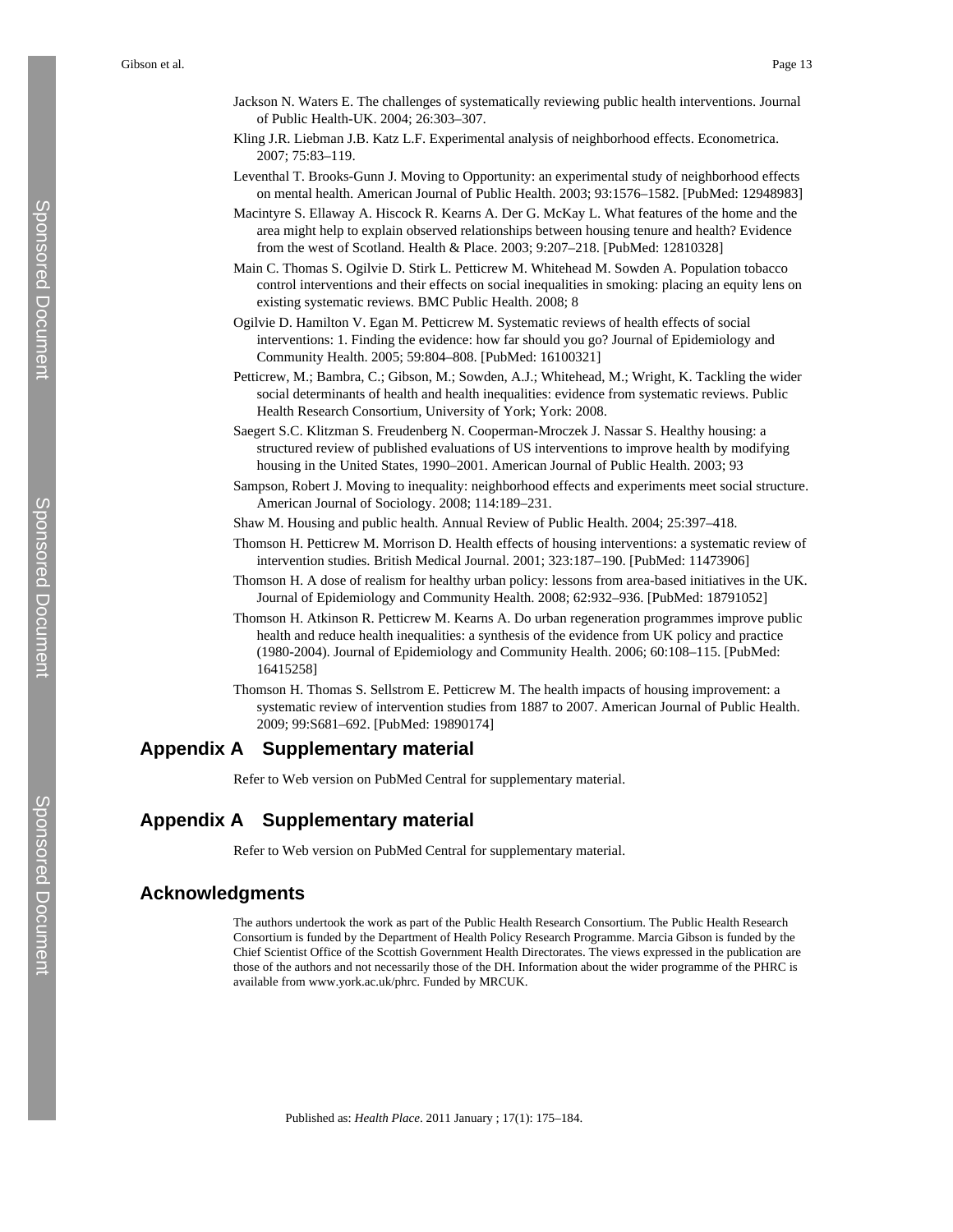# **Box 1**

Methodological quality checklist.

- **1.** Is there a well defined question?
- **2.** Is there a defined search strategy?
- **3.** Are inclusion/exclusion criteria stated?
- **4.** Are the primary study designs and number of studies clearly stated?
- **5.** Have the primary studies been quality assessed?
- **6.** Have the studies been appropriately synthesised?
- **7.** Has more than one author been involved at each stage of the review process?

Source: adapted from Database of Abstracts of Reviews of Effects (DARE), (Main et al., 2008; Egan et al., 2008)

Sponsored Document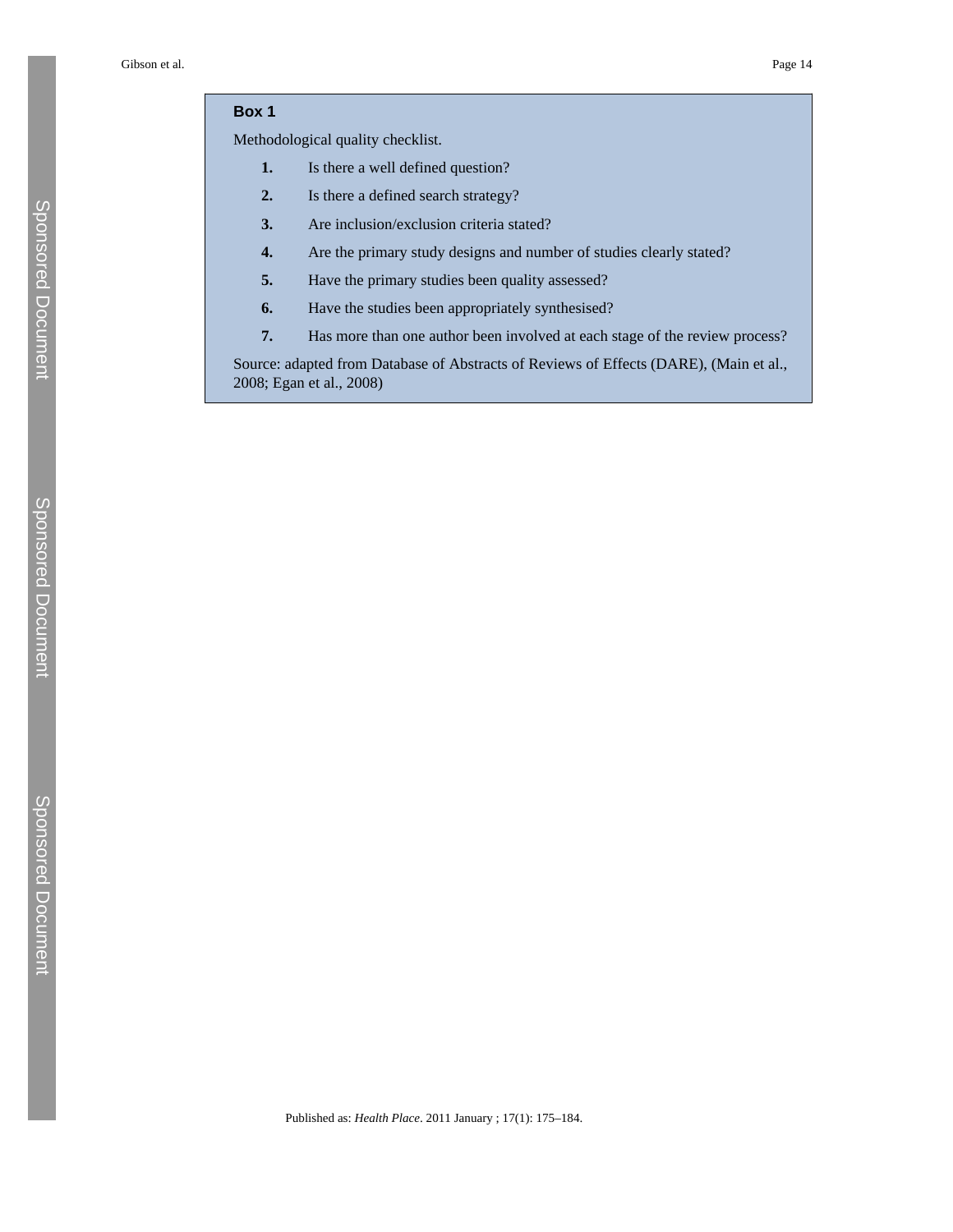

**Fig. 1.** Flow diagram of included reviews.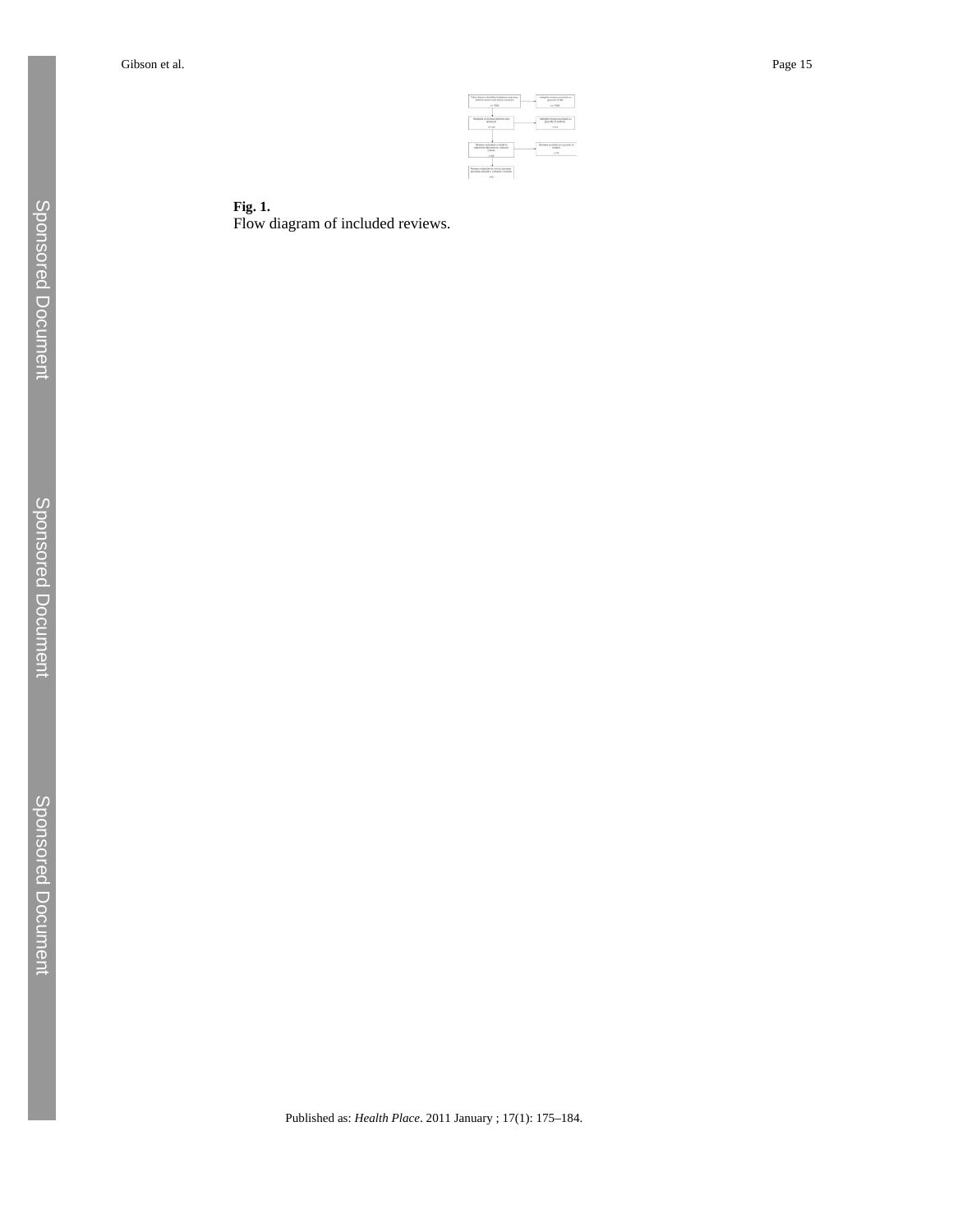#### **Table 1**

Summary of area effects reviews (*n*=3).

|                                  | Anderson et al. (2003)                                                                                                                                                                                                                                                                                                  | Acevedo-Garcia et al. (2004)                                                                                                                                                                                                                                                                | Thomson et al. (2006)                                                                                                                                                                             |
|----------------------------------|-------------------------------------------------------------------------------------------------------------------------------------------------------------------------------------------------------------------------------------------------------------------------------------------------------------------------|---------------------------------------------------------------------------------------------------------------------------------------------------------------------------------------------------------------------------------------------------------------------------------------------|---------------------------------------------------------------------------------------------------------------------------------------------------------------------------------------------------|
| <b>Review objective</b>          | "to address mixed income housing<br>programs"                                                                                                                                                                                                                                                                           | "to summarize the research<br>evidence that U.S. housing<br>mobility policies may help<br>improve health outcomes"                                                                                                                                                                          | "to synthesise data on the impact"<br>on health and key socio-economic<br>determinants of health and health<br>inequalities reported in evaluations<br>of national UK regeneration<br>programmes" |
| Review inclusion criteria        | Evaluation of mixed income or rental<br>assistance intervention; before and after<br>or no-intervention comparison; include<br>housing hazards, neighbourhood safety,<br>youth risk behaviour or physical/mental<br>health outcomes.                                                                                    | Empirical evaluation of<br>housing intervention;<br>include- $\geq$ 21 health<br>outcome; have a comparison<br>group                                                                                                                                                                        | 'Evaluations that reported<br>achievements or impacts drawing<br>on data from at least two target<br>areas of a national ABI<br>programme in the UK.'                                             |
| Intervention(s)                  | A. Mixed income housing<br>developments in low SES<br>neighbourhoods. B. Tenant based rental<br>assistance programmes (housing<br>vouchers allowing low SES access to<br>more expensive areas). Participants<br>required to remain in higher SES are for<br>1 year. Counselling also provided in<br>some interventions. | Tenant based rental assistance<br>programmes (rent subsidies in<br>private sector requiring<br>participants to move from<br>high to low poverty areas).<br>Participants required to<br>remain in higher SES are for<br>1 year. Counselling also<br>provided in some<br>interventions.       | Area-based initiatives (ABIs)—<br>urban regeneration programmes.                                                                                                                                  |
| <b>Population</b>                | Low SES families with children                                                                                                                                                                                                                                                                                          | Low SES families with<br>children                                                                                                                                                                                                                                                           | No restrictions, but most<br>interventions aimed at deprived<br>areas.                                                                                                                            |
| <b>TotalNof included studies</b> | Not provided                                                                                                                                                                                                                                                                                                            | Not provided                                                                                                                                                                                                                                                                                | Not provided                                                                                                                                                                                      |
| <b>Health outcomes</b>           | Community health; residential stability<br>(family moves, crowded living<br>conditions, homelessness); physical and<br>mental health, youth behavioural<br>problems, violence and injuries;<br>community cohesion and civil<br>engagement                                                                               | Mental or physical health;<br>experience of violence;<br>substance abuse, medical care                                                                                                                                                                                                      | Quality of life, well-being, health,<br>morbidity, mortality, use of or<br>satisfaction with local health<br>services. Also, housing, income,<br>education, training or employment                |
| Relevant primary study N         | 12                                                                                                                                                                                                                                                                                                                      | 13                                                                                                                                                                                                                                                                                          | 3                                                                                                                                                                                                 |
| <b>Study designs</b>             | experimental, controlled and<br>uncontrolled prospective before and<br>after                                                                                                                                                                                                                                            | randomised and non-<br>randomised experimental<br>studies                                                                                                                                                                                                                                   | prospective cohorts, prospective<br>repeat cross-sectional                                                                                                                                        |
| <b>Database</b> N                | 10                                                                                                                                                                                                                                                                                                                      | 8                                                                                                                                                                                                                                                                                           | 8                                                                                                                                                                                                 |
| Location                         | <b>USA</b>                                                                                                                                                                                                                                                                                                              | <b>USA</b>                                                                                                                                                                                                                                                                                  | UK                                                                                                                                                                                                |
| <b>Synthesis method</b>          | Narrative with median change across<br>studies reported for some outcomes                                                                                                                                                                                                                                               | Narrative                                                                                                                                                                                                                                                                                   | Narrative                                                                                                                                                                                         |
| <b>Main findings</b>             | No studies included for intervention A.                                                                                                                                                                                                                                                                                 | Overall health and 'calmness'<br>(1 study), distress and anxiety<br>$(1$ study), depression $(1)$<br>study), problem drinking and<br>substance abuse (2 studies)<br>improved significantly in the<br>experimental groups.<br>Exposure to violence<br>decreased at follow-up (6<br>studies). | Impact of interventions on<br>reported outcomes was highly<br>variable.                                                                                                                           |
|                                  | Intervention B:                                                                                                                                                                                                                                                                                                         | Residential mobility<br>programmes have the<br>potential to improve health                                                                                                                                                                                                                  | Self-reported health: 1 before and<br>after evaluation found<br>deteriorations in 3 out of 4<br>measures of self-reported health (+<br>3.8%).                                                     |
|                                  | Statistically sig. improvement in 28/30<br>measures of crime and social disorder<br>across 10 studies.                                                                                                                                                                                                                  |                                                                                                                                                                                                                                                                                             | Mortality: 2 case study area<br>evaluations reported improvements<br>in standardised mortality rate:                                                                                              |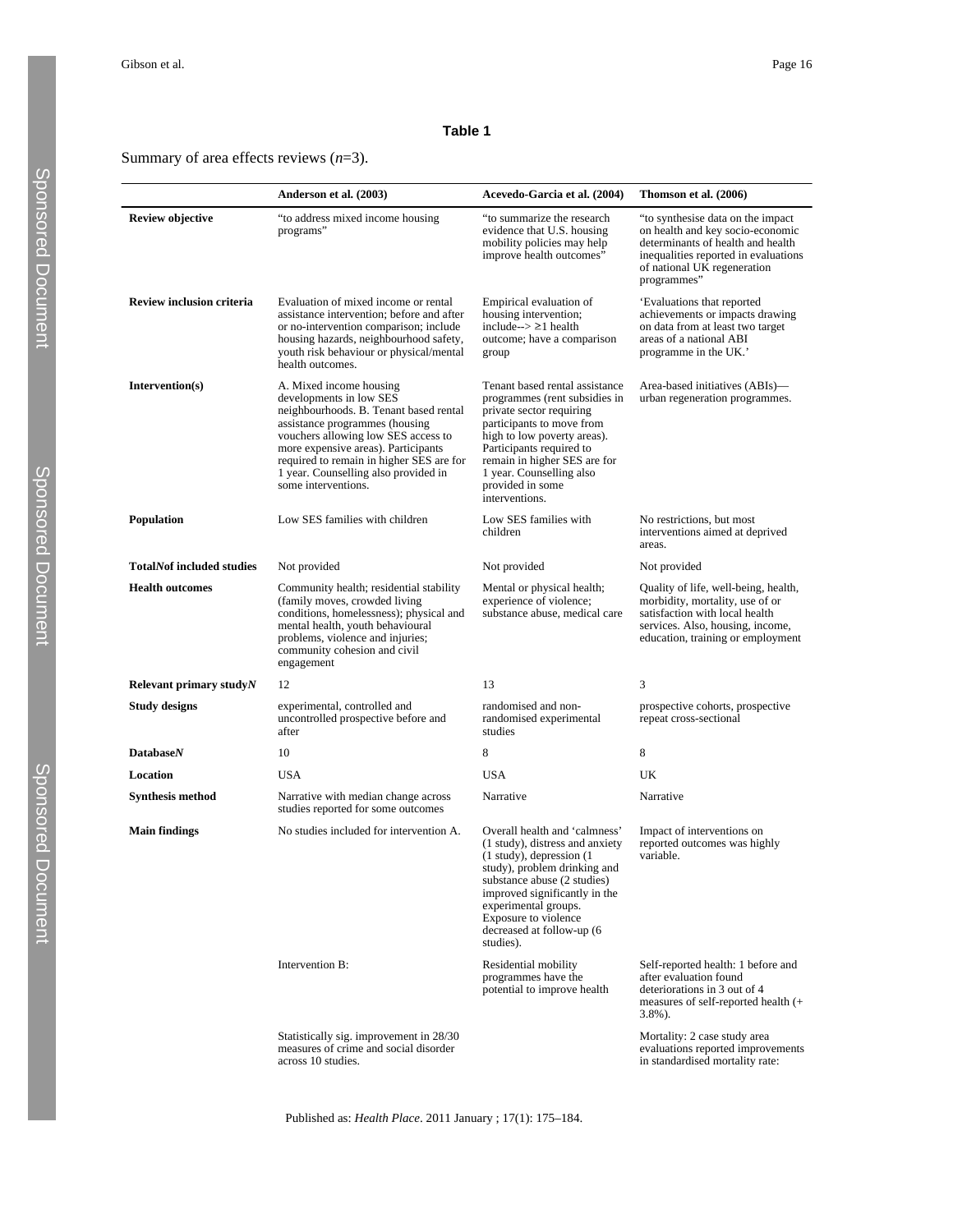|                                    | Anderson et al. (2003)                                                                                                                                                                                                                | Acevedo-Garcia et al. (2004)                            | Thomson et al. (2006)                                                                                                                                                                                                                                       |
|------------------------------------|---------------------------------------------------------------------------------------------------------------------------------------------------------------------------------------------------------------------------------------|---------------------------------------------------------|-------------------------------------------------------------------------------------------------------------------------------------------------------------------------------------------------------------------------------------------------------------|
|                                    |                                                                                                                                                                                                                                       |                                                         | paper A= $131v$ 114; paper B= $122v$<br>118.                                                                                                                                                                                                                |
|                                    | 2 good quality MTO studies reported<br>sig. improvements in 14 mental health<br>measures and sig. improvements in self-<br>reported health status; 11% increase in<br>SR good/excellent health in New York,<br>12% increase in Boston |                                                         | Authors conclude that there is<br>little evidence to demonstrate the<br>impacts on health or socio-<br>economic outcomes' of ABIs,<br>although 'a small overall positive<br>impact is suggested.' However,<br>adverse impacts of ABIs are also<br>possible. |
|                                    | 1 MTO study of less good quality<br>reported a sig. decrease of 28%-53%. in<br>health and safety risks (e.g. rodent<br>infestation, inadequate plumbing)                                                                              |                                                         |                                                                                                                                                                                                                                                             |
|                                    | Tenant based rental assistance programs<br>(2) improve household safety (crime,<br>social disorder).                                                                                                                                  |                                                         |                                                                                                                                                                                                                                                             |
| <b>Quality appraisal</b>           | 1, 2, 3, 4, 5, 6                                                                                                                                                                                                                      | 1, 2, 3, 4, 5, 6, 7                                     | 1, 2, 3, 4, 6, 7                                                                                                                                                                                                                                            |
| <b>Quality of included studies</b> | Unclear                                                                                                                                                                                                                               | 1 classed as 'good', 5 as<br>'fair', and 7 as 'limited' | Not provided: authors comment<br>overall study quality is poor                                                                                                                                                                                              |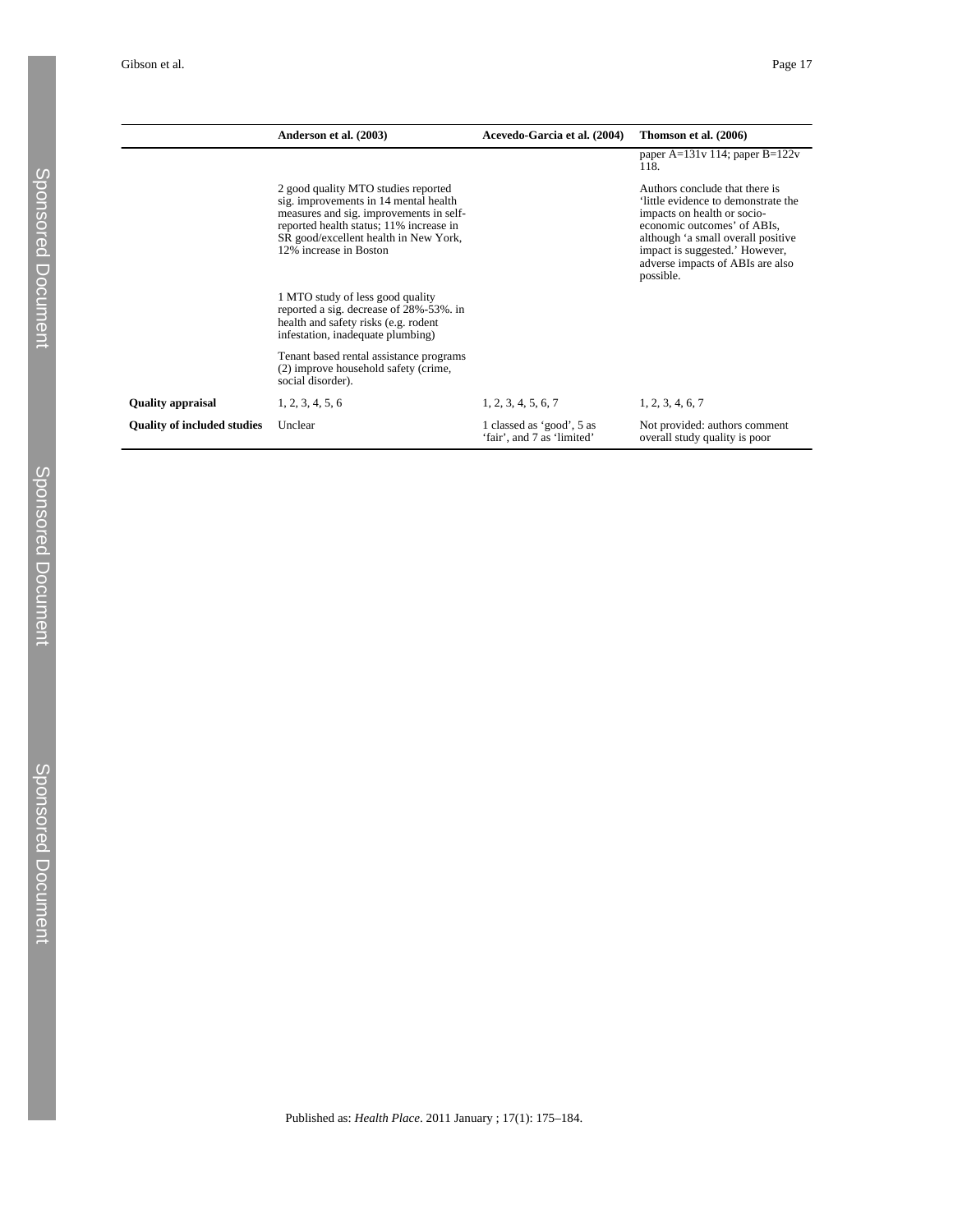#### **Table 2**

Summary of housing conditions review.

|                                    | Thomson et al. (2009)                                                                                                                                                                                                                                                                                                                                                                                                                                                                                                                                                                              |
|------------------------------------|----------------------------------------------------------------------------------------------------------------------------------------------------------------------------------------------------------------------------------------------------------------------------------------------------------------------------------------------------------------------------------------------------------------------------------------------------------------------------------------------------------------------------------------------------------------------------------------------------|
| <b>Review objective</b>            | "To conduct a systematic review of the health impacts of housing improvement"                                                                                                                                                                                                                                                                                                                                                                                                                                                                                                                      |
| Intervention(s)                    | Warmth and energy efficiency (insulation, improved central heating, improved flued heat source. Some included<br>additional measures, e.g. light bulbs, domestic repairs 15 studies); area-based rehousing/refurbishment w/out<br>neighbourhood renewal (11 studies); rehousing from slum conditions (4 studies).                                                                                                                                                                                                                                                                                  |
| <b>Review inclusion criteria</b>   | Studies of housing improvement, which involved improving the physical attributes of the housing<br>infrastructure'; any health or illness-related outcome measure                                                                                                                                                                                                                                                                                                                                                                                                                                  |
| Population                         | All but 4 studies aimed at low-income households                                                                                                                                                                                                                                                                                                                                                                                                                                                                                                                                                   |
| <b>TotalNof included studies</b>   | Not provided                                                                                                                                                                                                                                                                                                                                                                                                                                                                                                                                                                                       |
| <b>Health outcomes</b>             | General health, respiratory health, mental health, illness/symptoms                                                                                                                                                                                                                                                                                                                                                                                                                                                                                                                                |
| <b>Relevant primary study N</b>    | 30                                                                                                                                                                                                                                                                                                                                                                                                                                                                                                                                                                                                 |
| <b>Study designs</b>               | <b>RCTs</b>                                                                                                                                                                                                                                                                                                                                                                                                                                                                                                                                                                                        |
|                                    | Prospective controlled                                                                                                                                                                                                                                                                                                                                                                                                                                                                                                                                                                             |
|                                    | <b>Qualitative</b>                                                                                                                                                                                                                                                                                                                                                                                                                                                                                                                                                                                 |
| Database N                         | 42                                                                                                                                                                                                                                                                                                                                                                                                                                                                                                                                                                                                 |
| Location                           | USA, UK, New Zealand, Europe                                                                                                                                                                                                                                                                                                                                                                                                                                                                                                                                                                       |
| <b>Synthesis method</b>            | Narrative with some results pooled                                                                                                                                                                                                                                                                                                                                                                                                                                                                                                                                                                 |
| <b>Main findings</b>               | Warmth and energy efficiency: 2 RCTs reported sig. improvements in general and respiratory health;                                                                                                                                                                                                                                                                                                                                                                                                                                                                                                 |
|                                    | 2 prospective controlled studies reported sig. improvements in general health. Impacts on general and<br>respiratory health in the remaining studies were unclear.                                                                                                                                                                                                                                                                                                                                                                                                                                 |
|                                    | 6 studies reported sig. improvements in mental health.                                                                                                                                                                                                                                                                                                                                                                                                                                                                                                                                             |
|                                    | 10 studies reported diverse and inconsistent impacts on other illness/symptoms.                                                                                                                                                                                                                                                                                                                                                                                                                                                                                                                    |
|                                    | Rehousing/refurbishment: 3 better quality studies reported small insignificant improvements in general health. 1<br>poor study reported sig. increase in adult's poor health (+12.3%). 3 studies found little evidence of improvement<br>in respiratory health outcomes; in some cases, outcomes were better for the control group. 3 good quality studies<br>found no clear impact on SF-36 mental health outcomes. A further 6 studies of lesser quality reported sig.<br>positive impacts on a range of mental health measures. 3 studies reported mixed impacts on other illness/<br>symptoms. |
|                                    | Rehousing from slums: 4 studies conducted over 40 years ago reported no sig. impacts.                                                                                                                                                                                                                                                                                                                                                                                                                                                                                                              |
| <b>Quality</b> appraisal           | 1, 2, 3, 4, 5, 6, 7                                                                                                                                                                                                                                                                                                                                                                                                                                                                                                                                                                                |
| <b>Ouality of included studies</b> | 8 studies graded 'A', 13 graded 'B', and 21 graded 'C'                                                                                                                                                                                                                                                                                                                                                                                                                                                                                                                                             |